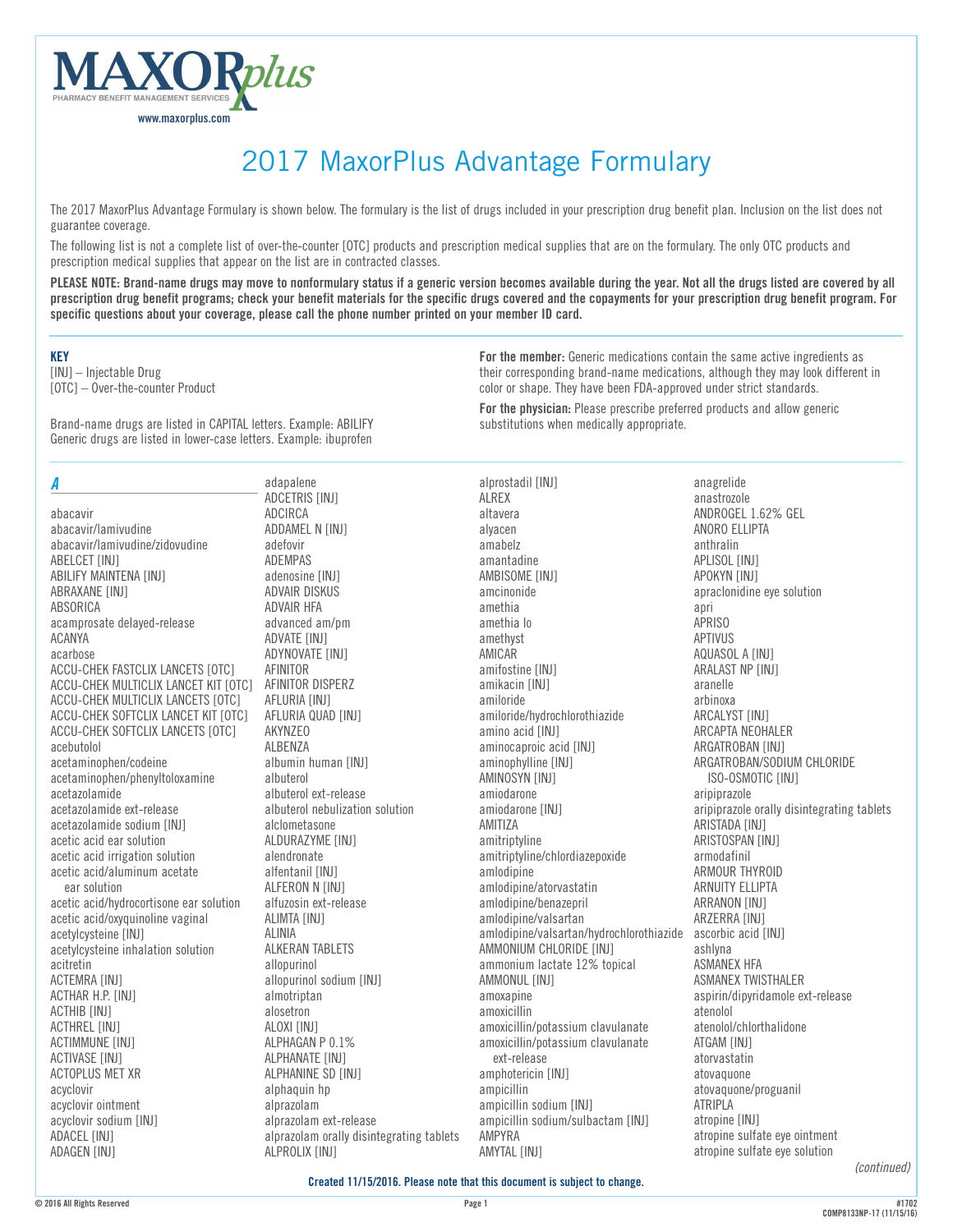ATROVENT HFA aubra AUGMENTIN 125-31.25 MG/5 ML AVASTIN [INJ] AVELOX IV [INJ] aviane avo cream AVONEX [INJ] AVYCAZ [INJ] AXIRON azacitidine [INJ] AZACTAM-ISO-OSMOTIC DEXTROSE [INJ] AZASAN AZASITE azathioprine azathioprine sodium [INJ] azelastine eye solution azelastine nasal spray AZILECT azithromycin azithromycin [INJ] AZOR aztreonam [INJ] azuphen mb azurette

#### *B*

bacitracin [INJ] bacitracin eye ointment bacitracin/polymyxin eye ointment baclofen BAL IN OIL [INJ] balanced salt eye irrigation solution BAL-CARE DHA PRENATAL balsalazide balziva BANZEL BARACLUDE SOLUTION b-complex [INJ] BEBULIN [INJ] bekyree benazepril benazepril/hydrochlorothiazide BENDEKA [INJ] BENEFIX [INJ] BENICAR BENICAR HCT BENLYSTA [INJ] benoxinate/fluorescein eye solution benzonatate benzoyl peroxide benzphetamine benztropine benztropine [INJ] BEPREVE BERINERT [INJ] betamethasone acetate/betamethasone sodium phosphate [INJ] betamethasone dipropionate betamethasone dipropionate augmented betamethasone valerate BETASERON [INJ] betaxolol betaxolol eye solution bethanechol BETHKIS BEVESPI AEROSPHERE bexarotene BEXSERO [INJ] bicalutamide

BICILLIN C-R [INJ] BICILLIN L-A [INJ] BICNU [INJ] BILTRICIDE bimatoprost eye solution BIOTHRAX [INJ] bisoprolol bisoprolol/hydrochlorothiazide bivalirudin [INJ] blanche bleomycin [INJ] BLINCYTO [INJ] blisovi 24 fe blisovi fe BLOXIVERZ [INJ] BOOSTRIX [INJ] BOSULIF BOTOX [INJ] bp vit 3 bp vit 3 plus BREO ELLIPTA BREVITAL [INJ] briellyn BRILINTA brimonidine eye solution BRISDELLE bromfenac eye solution bromocriptine brompheniramine/pseudoephedrine/ codeine brompheniramine/pseudoephedrine/ dextromethorphan budesonide ext-release budesonide nasal spray budesonide nebulization suspension bumetanide bumetanide [INJ] BUPHENYL TABLETS bupivacaine [INJ] bupivacaine/dextrose [INJ] bupivacaine/epinephrine [INJ] buprenorphine buprenorphine [INJ] buprenorphine/naloxone bupropion bupropion ext-release bupropion ext-release (smoking deterrent) cefadroxil buspirone **BUSULFEX [INJ]** butalbital/acetaminophen butalbital/acetaminophen/caffeine butalbital/acetaminophen/caffeine/ codeine butalbital/aspirin/caffeine butalbital/aspirin/caffeine/codeine butorphanol [INJ] butorphanol nasal BUTRANS BYDUREON [INJ] BYETTA [INJ] BYSTOLIC BYVALSON

#### *C*

cabergoline caffeine citrated caffeine citrated [INJ] caffeine/sodium benzoate [INJ] calcipotriene calcipotriene/betamethasone dipropionate CELONTIN

calcitonin salmon nasal calcitriol calcitriol [INJ] calcitriol ointment calcium acetate calcium chloride [INJ] CALCIUM DISODIUM VERSENATE [INJ] calcium gluconate [INJ] calcium-folic acid plus d CALCIUM-PNV 28-1-250 CALDOLOR [INJ] camila CAMPATH [INJ] camrese camrese lo CANASA CANCIDAS [INJ] candesartan candesartan/hydrochlorothiazide CAPASTAT SULFATE [INJ] capecitabine CAPRELSA captopril captopril/hydrochlorothiazide CARAC CARAFATE SUSPENSION carbachol [INJ] CARBAGLU carbamazepine carbamazepine ext-release carbidopa carbidopa/levodopa carbidopa/levodopa ext-release carbidopa/levodopa orally disintegrating tablets carbidopa/levodopa/entacapone carbinoxamine carboplatin [INJ] carteolol eye solution carvedilol CATHFLO ACTIVASE [INJ] CAVERJECT [INJ] CAYSTON caziant cefaclor cefaclor ext-release cefazolin [INJ] cefazolin/dextrose [INJ] cefdinir cefditoren cefepime [INJ] cefepime/dextrose [INJ] cefixime cefotaxime [INJ] cefotetan [INJ] cefoxitin [INJ] cefoxitin/dextrose [INJ] cefpodoxime cefprozil ceftazidime [INJ] CEFTAZIDIME/DEXTROSE [INJ] ceftibuten ceftriaxone [INJ] ceftriaxone/dextrose [INJ] cefuroxime axetil cefuroxime sodium [INJ] celacyn celecoxib CELLCEPT [INJ]

centratex cephalexin CEPROTIN [INJ] CERDELGA CEREZYME [INJ] CERVARIX [INJ] cetirizine syrup CETROTIDE [INJ] cevimeline CHANTIX chateal CHEMET CHENODAL chloramphenicol [INJ] chlorcyclizine/pseudoephedrine/codeine chlordiazepoxide chlordiazepoxide/clidinium chlorhexidine gluconate chloroquine chlorothiazide chlorothiazide sodium [INJ] chlorpheniramine/phenylephrine/ dextromethorphan chlorpromazine chlorpromazine [INJ] chlorthalidone chlorzoxazone choice-tabs CHOLBAM cholestyramine cholestyramine light choline salicylate/magnesium salicylate CHORIONIC GONADOTROPIN [INJ] chromium chloride [INJ] CIALIS ciclopirox ciclopirox shampoo cidofovir [INJ] ciferex cilostazol cimetidine CINRYZE [INJ] CIPRODEX ciprofloxacin ciprofloxacin ear solution ciprofloxacin ext-release ciprofloxacin eye solution ciprofloxacin lactate [INJ] ciprofloxacin lactate/dextrose [INJ] cisplatin [INJ] citalopram citric acid/sodium citrate cladribine [INJ] clarithromycin clarithromycin ext-release clemastine clindamycin hcl clindamycin palmitate clindamycin phosphate [INJ] clindamycin phosphate topical clindamycin phosphate vaginal clindamycin phosphate/benzoyl peroxide clindamycin phosphate/dextrose [INJ] clindamycin phosphate/tretinoin CLINIMIX [INJ] CLINIMIX E [INJ] clobetasol propionate clobetasol propionate shampoo clobetasol propionate/emollient CLOLAR [INJ] clomiphene citrate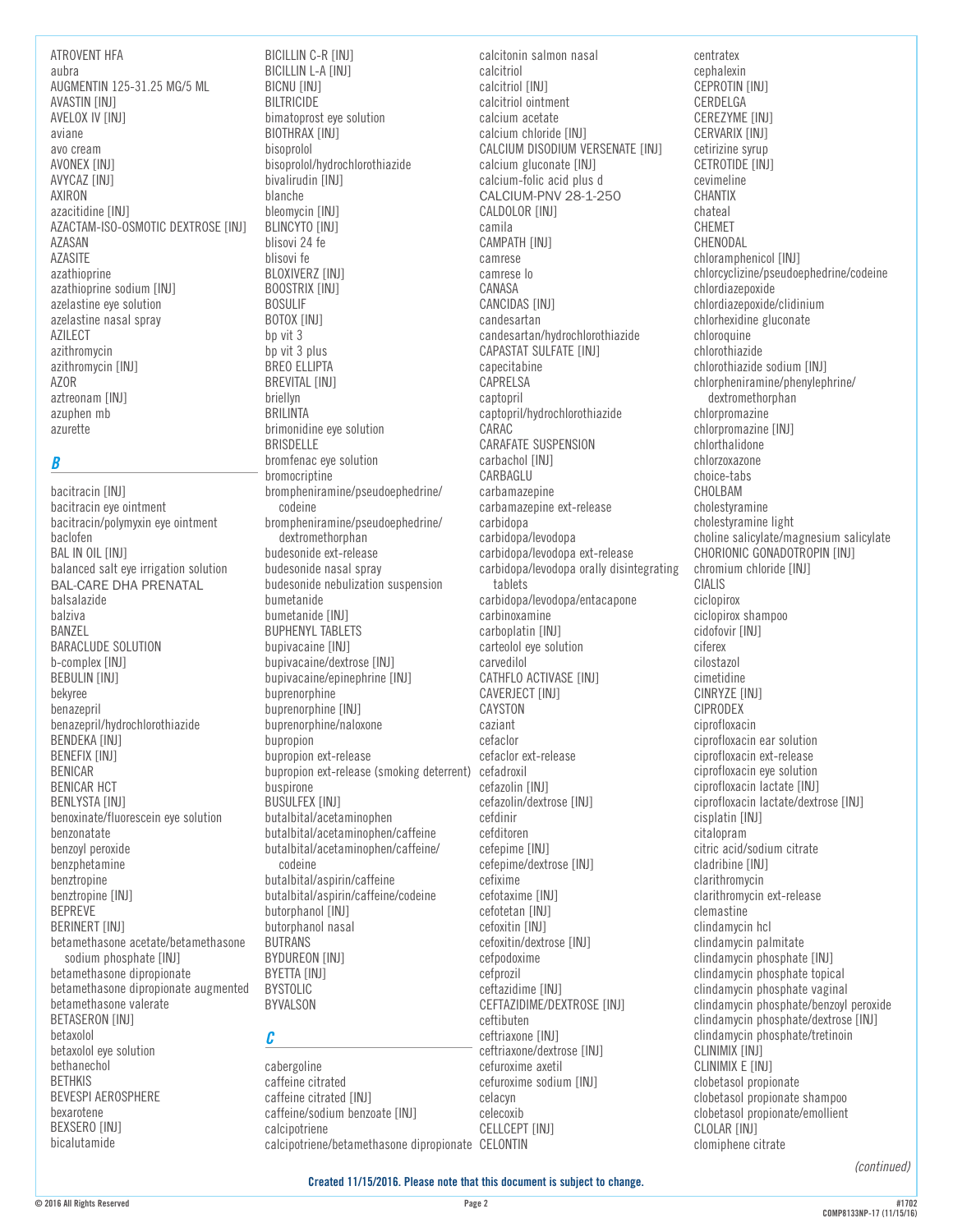clomipramine clonazepam clonazepam orally disintegrating tablets clonidine clonidine [INJ] clonidine ext-release clonidine patches clonidine/chlorthalidone clopidogrel clorazepate clotrimazole topical clotrimazole troche clotrimazole/betamethasone dipropionate clozapine clozapine orally disintegrating tablets C-NATE DHA PRENATAL COAGADEX [INJ] COARTEM cocaine topical solution codeine sulfate colchicine/probenecid COLCRYS colestipol colistimethate [INJ] COMBIGAN COMBIPATCH COMBIVENT RESPIMAT COMPLERA COMPLETE NATAL DHA PRENATAL COMPLETENATE PRENATAL CONDYLOX GEL constulose COPAXONE 40 MG [INJ] copper chloride [INJ] COREG CR CORIFACT [INJ] CORLANOR CORTIFOAM cortisone acetate corvita corvita 150 COSENTYX [INJ] cosyntropin [INJ] CREON CRESEMBA CRESEMBA [INJ] CRINONE CRIXIVAN CROFAB [INJ] cromolyn sodium eye solution cromolyn sodium nebulization solution cromolyn sodium oral solution cryselle CUBICIN RF [INJ] cyanocobalamin [INJ] cyclafem cyclobenzaprine cyclopentolate eye solution cyclophosphamide [INJ] CYCLOPHOSPHAMIDE CAPSULES cyclosporine [INJ] cyclosporine cyclosporine modified cyproheptadine CYRAMZA [INJ] cyred CYSTADANE **CYSTAGON** CYSTARAN

CYTOGAM [INJ] cytra-3

*D* dacarbazine [INJ] DALIRESP DALVANCE [INJ] danazol dantrolene dantrolene [INJ] dapsone DAPTACEL [INJ] daptomycin [INJ] DARAPRIM darifenacin ext-release DARZALEX [INJ] dasetta daunorubicin [INJ] DAUNOXOME [INJ] daysee DAYTRANA deblitane decitabine [INJ] deferoxamine [INJ] delflex with dextrose [INJ] delyla demeclocycline DEMSER DEPEN DEPOCYT [INJ] DEPO-ESTRADIOL [INJ] DEPO-PROVERA 400 MG/ML [INJ] DESCOVY desipramine desloratadine desloratadine orally disintegrating tablets dobutamine/dextrose [INJ] desmopressin acetate desmopressin acetate [INJ] desmopressin nasal desogestrel-ethinyl estradiol desonide desoximetasone dexamethasone dexamethasone sodium phosphate [INJ] dexamethasone sodium phosphate eye solution DEXCOM G4, G5 dexmedetomidine [INJ] dexmethylphenidate dexmethylphenidate ext-release dexrazoxane [INJ] dextran/dextrose [INJ] dextran/normal saline [INJ] dextroamphetamine dextroamphetamine ext-release dextroamphetamine/amphetamine dextroamphetamine/amphetamine ext-release dextrose/lactated ringers [INJ] dextrose/sodium chloride [INJ] dextrose/water [INJ] dialyvite dialyvite/zinc diazepam diazepam [INJ] diazepam rectal gel diclofenac eye solution diclofenac potassium diclofenac sodium delayed-release

diclofenac sodium ext-release diclofenac sodium gel diclofenac sodium topical solution diclofenac sodium/misoprostol ext-release dicloxacillin dicyclomine dicyclomine [INJ] didanosine delayed-release diethylpropion diethylpropion ext-release diflorasone diflorasone/emollient diflunisal digoxin dihydrocodeine/acetaminophen/caffeine dihydrocodeine/aspirin/caffeine dihydroergotamine [INJ] dihydroergotamine nasal DILANTIN 30 MG CAPSULES DILATRATE-SR diltiazem diltiazem [INJ] diltiazem ext-release dimenhydrinate [INJ] diphenhydramine diphenhydramine [INJ] diphenoxylate/atropine DIPHTHERIA-TETANUS TOXOIDS-PED [INJ] dipyridamole dipyridamole [INJ] disulfiram divalproex sodium divalproex sodium delayed-release divalproex sodium ext-release DIVIGEL dobutamine [INJ] DOCEFREZ [INJ] docetaxel [INJ] dofetilide donepezil donepezil orally disintegrating tablets dopamine [INJ] dopamine/dextrose [INJ] DORIBAX [INJ] dorzolamide eye solution dorzolamide/timolol eye solution DOTHELLE DHA PRENATAL doxazosin doxepin doxepin cream doxercalciferol doxercalciferol [INJ] doxorubicin [INJ] doxorubicin/liposomal [INJ] doxycycline hyclate doxycycline hyclate [INJ] doxycycline hyclate delayed-release doxycycline monohydrate dronabinol droperidol [INJ] drospirenone-ethinyl estradiol drospirenone-ethinyl estradiol-levomefolate DROXIA DUAVEE DULERA duloxetine delayed-release dutasteride dutasteride/tamsulosin ext-release

#### DYMISTA

*E*

econazole edrophonium [INJ] EDURANT EFFIENT EGRIFTA [INJ] ELAPRASE [INJ] electrolyte-48 solution/dextrose [INJ] ELELYSO [INJ] eletone ELIDEL ELIGARD [INJ] elinest eliphos ELIQUIS ELITE OB PRENATAL ELITEK [INJ] ELMIRON ELOCTATE [INJ] EMCYT EMEND EMEND [INJ] emoquette EMTRIVA emulsion sb EMVERM enalapril enalapril/hydrochlorothiazide enalaprilat [INJ] ENBREL [INJ] ENGERIX-B [INJ] ENJUVIA enoxaparin [INJ] enpresse enskyce ENSTILAR entacapone entecavir ENTRESTO ENTYVIO [INJ] EOVIST [INJ] ephedrine [INJ] EPIDUO EPIDUO FORTE epinastine eye solution epinephrine vial, ampule, syringe [INJ] EPIPEN [INJ] EPIPEN JR. [INJ] epirubicin [INJ] EPIVIR HBV SOLUTION eplerenone epoprostenol [INJ] epoprostenol diluent [INJ] eprosartan eptifibatide [INJ] ERAXIS [INJ] ERBITUX [INJ] ergocalciferol ergoloid mesylates ergotamine tartrate/caffeine **suppositories** ERIVEDGE errin ERYTHROCIN [INJ] erythromycin erythromycin delayed-release erythromycin ethylsuccinate

*(continued)*

cytarabine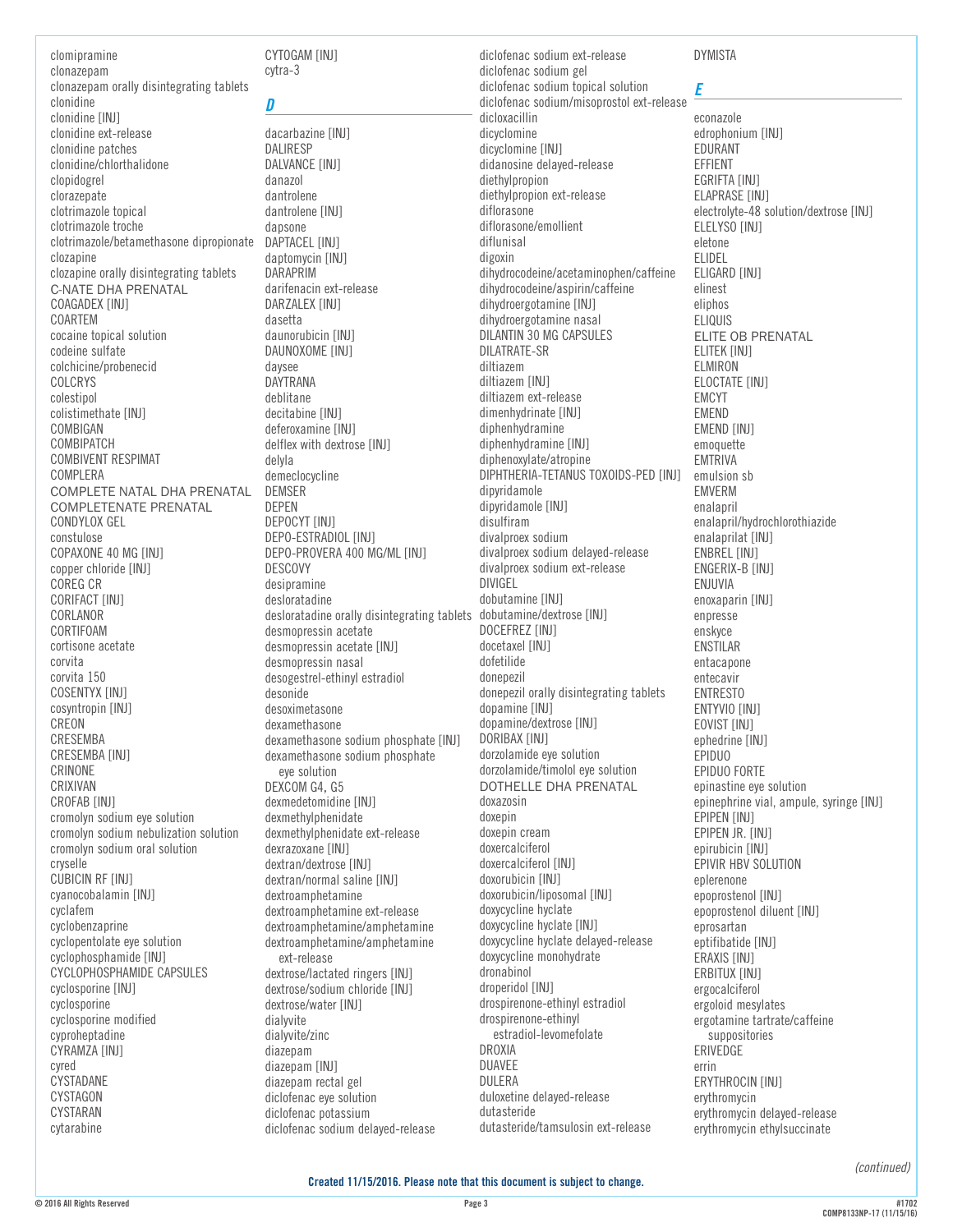erythromycin eye ointment erythromycin stearate erythromycin topical erythromycin/benzoyl peroxide **ESBRIET** escitalonram esmolol [INJ] esomeprazole magnesium delayed-release FIRAZYR [INJ] [SP] esomeprazole sodium [INJ] estarvlla estazolam esterified estrogens/methyltestosterone **ESTRACE CREAM** estradiol estradiol patches estradiol valerate [INJ] estradiol/norethindrone acetate estropipate eszopiclone ethacrynate [INJ] ethacrynic acid ethambutol ETHAMOLIN [INJ] ethosuximide ethyl alcohol [INJ] ethyl chloride spray etidronate etodolac etodolac ext-release etomidate [INJ] ETOPOPHOS [INJ] etoposide etoposide [INJ] EUFLEXXA [INJ] **EVEKEO** exemestane EXJADE [SP] EXTAVIA [INJ] EXTRANEAL ICODEXTRIN DIALYSIS SOLUTION [INJ] EYLEA [INJ]

# F

fabb **FABRAZYME [INJ]** falmina famciclovir famotidine famotidine [INJ] famotidine/sodium chloride [INJ] **FARESTON** FARXIGA FASLODEX [INJ] fe c plus FEIBA NF [INJ] felbamate felodipine ext-release fenofibrate fenofibrate micronized fenofibric acid fenofibric acid delaved-release fenoprofen fentanyl citrate [INJ] fentanyl citrate lozenges fentanyl patches FERAHEME [INJ] ferocon ferraplus 90 ferrex 150 forte ferrex 150 forte plus

ferrex 28 FERRIPROX [SP] ferrocite plus ferrogels forte **FETZIMA FINACEA** finasteride FIRMAGON [INJ] [SP] flavoxate flecainide FLOLAN [INJ] [SP] FLOLAN DILUENT [INJ] [SP] FLOVENT DISKUS FLOVENT HFA floxuridine [INJ] FLUAD [INJ] FLUARIX QUAD [INJ] FLUBLOK [INJ] FLUCELVAX QUAD [INJ] fluconazole fluconazole/dextrose [INJ] fluconazole/normal saline [INJ] flucytosine fludarabine [INJ] fludrocortisone acetate FLULAVAL QUAD [INJ] flumazenil [INJ] flunisolide nasal spray fluocinolone fluocinolone acetonide oil ear solution fluocinonide fluocinonide/emollient fluorescein [INJ] fluorescein eye strips fluorometholone eye suspension fluorouracil fluorouracil [INJ] fluoxetine fluoxetine delaved-release fluoxymesterone fluphenazine decanoate [INJ] fluphenazine hcl fluphenazine hcl [INJ] flurandrenolide flurazepam flurbiprofen flurbiprofen sodium eye solution flutamide fluticasone nasal sprav fluticasone topical fluvastatin fluvastatin ext-release FLUVIRIN [INJ] fluvoxamine fluvoxamine ext-release FLUZONE [INJ] FLUZONE QUAD [INJ] **FML S.O.P.** FOCALGIN 90 DHA PRENATAL **FOCALGIN CA PRENATAL FOCALGIN DSS** FOCALIN XR 25 MG, 35 MG **FOLBECAL PRENATAL** folbee folbee ar folbee plus folbee plus cz folbic folic acid folic acid [INJ]

folic acid/cyanocobalamin/pyridoxine FOLIVANE-F FOLIVANE-OB PRENATAL FOLIVANE-PLUS FOLOTYN [INJ] folplex 2.2 fomepizole [INJ] fondaparinux [INJ] FORA LANCING DEVICE [OTC] FORACARE 30G LANCETS [OTC] FORTAZ-ISO-OSMOTIC DEXTROSE FINJ1 FORTEO [INJ] foscarnet [INJ] fosinopril fosinopril/hydrochlorothiazide fosphenytoin [INJ] FOSRENOL FRAGMIN [INJ] FREAMINE HBC [INJ] freamine iii [INJ] frovatriptan furosemide furosemide [INJ] **FUZEON [INJ]** fyavolv **FYCOMPA** 

# G

gabapentin GABITRIL 12 MG, 16 MG GABLOFEN [INJ] galantamine galantamine ext-release GAMASTAN S-D [INJ] GAMMAGARD LIQUID [INJ] GAMMAGARD S-D [INJ] GAMUNEX-C [INJ] ganciclovir [INJ] **GARDASIL FINJ1** GARDASIL 9 [INJ] gatifloxacin eye solution gavilyte  $h + b$ isacodyl kit gavilyte-c gavilyte-g gavilyte-n GAZYVA [INJ] GELNIQUE gemcitabine [INJ] gemfibrozil **GENOTROPIN FINJT** gentamicin [INJ] gentamicin eye ointment gentamicin eye solution gentamicin topical gentamicin/normal saline [INJ] GENTAMICIN/NORMAL SALINE 100 MG/50 ML [INJ] GENVOYA gianvi gildagia gildess gildess 24 fe gildess fe GILENYA **GILOTRIE** glatopa [INJ] **GLEOSTINE** glimepiride glipizide glipizide ext-release

glipizide/metformin **GLUCAGEN [INJ]** GLUCAGON [INJ] glyburide glyburide micronized glyburide/metformin glycine irrigation solution glycolax GLYCOPHOS [INJ] glycopyrrolate glycopyrrolate [INJ] GLYXAMBI **GONAL-F [INJ] GONAL-F RFF [INJ]** GONAL-F RFF REDI-JECT [INJ] **GRAI ISF** granisetron granisetron [INJ] GRANIX [INJ] GRASTEK griseofulvin microsize griseofulvin ultramicrosize guaifenesin/codeine guaifenesin/phenylephrine guanfacine guanfacine ext-release guanidine

H

**HALAVEN [INJ]** halobetasol haloperidol haloperidol decanoate [INJ] haloperidol lactate haloperidol lactate [INJ] HAVRIX [INJ] heather HECTOROL 2 MCG/ML [INJ] HELIXATE FS [INJ] HEMABATE [INJ] hematinic with folic acid hematinic-vitamin-mineral hematogen hematogen fa hematogen forte HEMENATAL OB + DHA HEMENATAL OB PRENATAL hemetab HFMOFIL-M [INJ] HEPAGAM B [INJ] heparin lock flush [INJ] heparin sodium [INJ] heparin sodium/dextrose [INJ] heparin sodium/sodium chloride [INJ] HEPATAMINE [INJ] HERCEPTIN [IN] hetastarch/normal saline [INJ] **HFXAIFN** HEXTEND LACTATED ELECTROLYTE [INJ] HIBERIX [INJ] HIZENTRA [INJ] homatropine eye solution hpr emollient foam hpr plus hpr plus hydrogel HUMALOG TINJI HUMATE-P [INJ] HUMATROPE [INJ] HUMIRA [INJ] HUMULIN FINJI FOTC1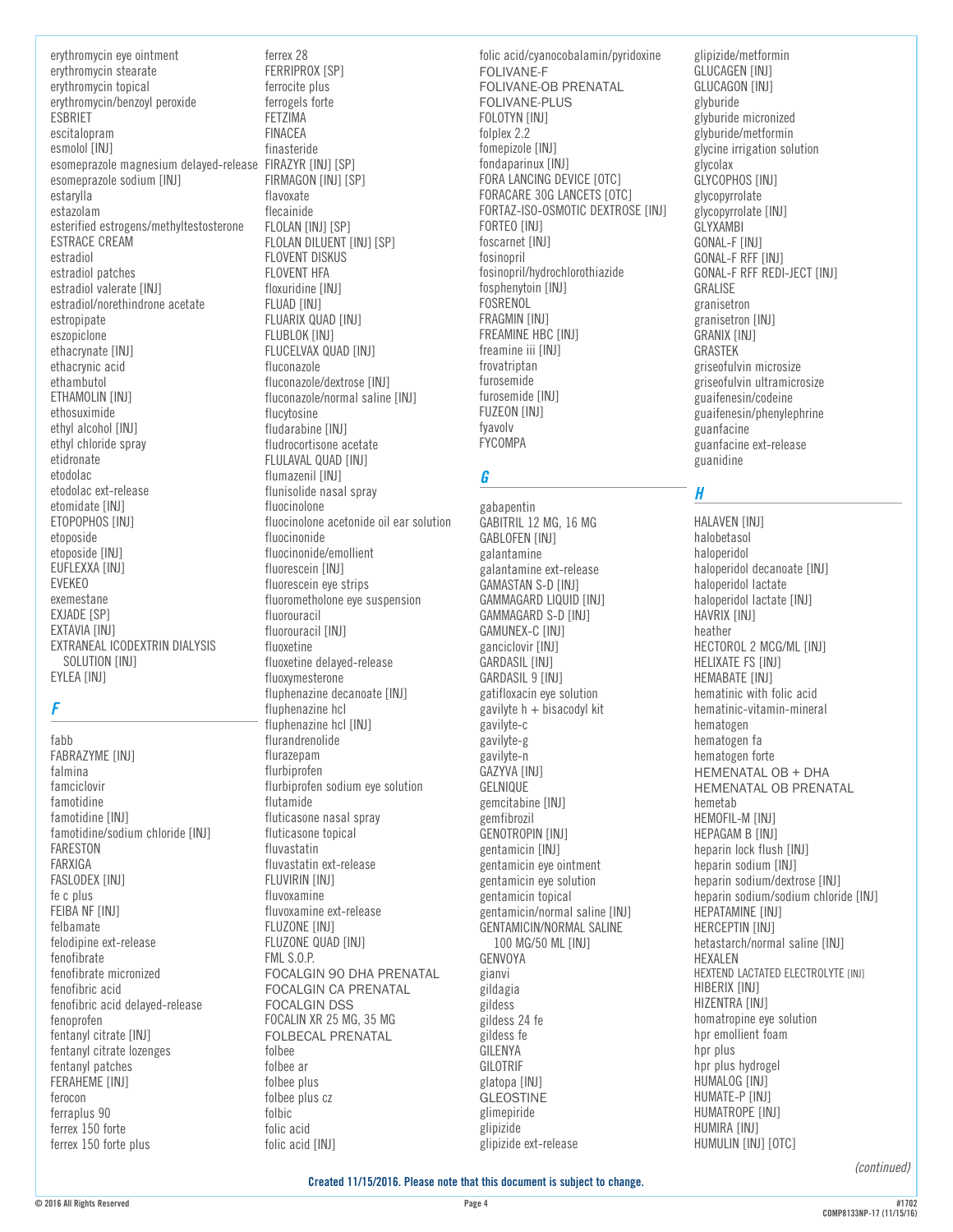HUMULIN R 500 UNITS [INJ] HYCAMTIN CAPSULES hydralazine hydralazine [INJ] hydrochlorothiazide hydrocodone/acetaminophen hydrocodone/chlorpheniramine polistirex ext-release hydrocodone/chlorpheniramine/ pseudoephedrine hydrocodone/homatropine hydrocodone/ibuprofen hydrocortisone hydrocortisone acetate suppositories hydrocortisone butyrate hydrocortisone butyrate/emollient hydrocortisone enema hydrocortisone sodium succinate [INJ] hydrocortisone topical hydrocortisone valerate hydrocortisone/iodoquinol hydrocortisone/iodoquinol/aloe hydrocortisone/lidocaine hydrocortisone/pramoxine hydromorphone hydromorphone [INJ] hydromorphone ext-release hydromorphone suppositories hydroquinone hydroquinone microspheres hydroxocobalamin [INJ] hydroxychloroquine hydroxyprogesterone [INJ] hydroxyurea hydroxyzine hcl hydroxyzine hcl [INJ] hydroxyzine pamoate hyolev mb hyophen hyoscyamine hyoscyamine ext-release hyoscyamine orally disintegrating tablets HYPERHEP B S-D [INJ] HYPERRAB S-D [INJ] HYPERRHO S-D [INJ] HYPERTET S-D [INJ] HYSINGLA ER

#### *I*

ibandronate ibandronate [INJ] IBRANCE ibuprofen ibuprofen lysine [INJ] ibutilide [INJ] ICLUSIG idarubicin [INJ] iferex 150 forte ifosfamide [INJ] ifosfamide/mesna [INJ] ILARIS [INJ] ILEVRO imatinib IMBRUVICA imipenem/cilastatin [INJ] imipramine hcl imipramine pamoate imiquimod IMOGAM RABIES-HT [INJ] IMOVAX RABIES VACCINE [INJ]

IMPAVIDO INATAL ADVANCE PRENATAL INATAL ULTRA PRENATAL INCRELEX [INJ] INCRUSE ELLIPTA indapamide indomethacin indomethacin ext-release indomethacin sodium [INJ] INFANRIX [INJ] infed [INJ] INFUMORPH [INJ] INFUVITE [INJ] INLYTA INTELENCE intralipid 20% [INJ] INTRON A **[INJ]** introvale INVANZ [INJ] INVIRASE INVOKAMET INVOKANA iodine/potassium iodide IODOPEN [INJ] IONOSOL/DEXTROSE [INJ] IPOL [INJ] ipratropium bromide nasal spray ipratropium bromide nebulization solution ipratropium/albuterol sulfate nebulization KITABIS PAK solution irbesartan irbesartan/hydrochlorothiazide IRESSA irinotecan [INJ] ISENTRESS ISOLYTE [INJ] isometheptene/caffeine/acetaminophen isometheptene/dichloralphenazone/ acetaminophen isoniazid isoniazid [INJ] isosorbide dinitrate isosorbide dinitrate ext-release isosorbide mononitrate isosorbide mononitrate ext-release isotretinoin isoxsuprine isradipine ISTODAX [INJ] itraconazole ivermectin IXEMPRA [INJ] IXIARO [INJ] IXINITY [INJ] *J* JADENU JAKAFI

JANUMET JANUMET XR JANUVIA JARDIANCE iencycla **JENTADUETO** JENTADUETO XR JETREA [INJ] jevantique lo JEVTANA [INJ] jinteli iolessa

jolivette iuleber junel junel fe **JUXTAPID** 

# *K*

KADCYLA [INJ] kaitlib fe KALBITOR [INJ] KAI FTRA **KALYDECO** KANUMA [INJ] kariva kelnor KEPIVANCE [INJ] ketamine [INJ] ketoconazole ketoconazole shampoo ketoconazole topical ketoprofen ketoprofen ext-release ketorolac ketorolac [INJ] ketorolac eye solution KEYTRUDA [INJ] kimidess KINEVAC [INJ] KOATE-DVI [INJ] KOGENATE FS [INJ] k-phos neutral K-PHOS ORIGINAL KRYSTEXXA [INJ] kurvelo KUVAN KYPROLIS [INJ]

#### *L*

labetalol labetalol [INJ] lactic acid 10% topical lactulose LAMICTAL XR STARTER KITS LAMISIL GRANULES lamivudine lamivudine hbv lamivudine/zidovudine lamotrigine lamotrigine ext-release lamotrigine orally disintegrating tablets LANOXIN PEDIATRIC [INJ] lansoprazole delayed-release lansoprazole delayed-release +amoxicillin+clarithromycin LANTUS [INJ] larin larin fe larissia latanoprost eye solution LATUDA layolis fe LAZANDA l-cysteine [INJ] leena leflunomide LEMTRADA [INJ] LENVIMA lessina

**LETAIRIS** letrozole leucovorin leucovorin [INJ] LEUKERAN LEUKINE [INJ] leuprolide [INJ] levalbuterol nebulization solution LEVEMIR [INJ] levetiracetam levetiracetam [INJ] levetiracetam ext-release levobunolol eye solution levocarnitine levocarnitine [INJ] levocetirizine levofloxacin levofloxacin [INJ] levofloxacin eye solution levofloxacin/dextrose [INJ] levoleucovorin [INJ] levonest levonorgestrel-ethinyl estradiol levora levorphanol levothyroxine sodium levothyroxine sodium [INJ] LEVOTHYROXINE SODIUM 100 MCG [INJ] LEVSIN [INJ] LEXISCAN [INJ] LEXIVA LIALDA lidocaine [INJ] lidocaine hcl/glycerin lidocaine jelly lidocaine patches lidocaine topical lidocaine viscous lidocaine/dextrose [INJ] lidocaine/epinephrine [INJ] lidocaine/glycerin lidocaine/hydrocortisone lidocaine/prilocaine lincomycin [INJ] lindane lindane shampoo linezolid linezolid [INJ] linezolid/sodium chloride [INJ] LINZESS LIORESAL [INJ] liothyronine liothyronine [INJ] LIPOFEN lisinopril lisinopril/hydrochlorothiazide lithium carbonate lithium carbonate ext-release lithium citrate LIVALO LO LOESTRIN FE lomedia 24 fe LONSURF loperamide lopreeza lorazepam lorazepam [INJ] loryna losartan losartan/hydrochlorothiazide LOTEMAX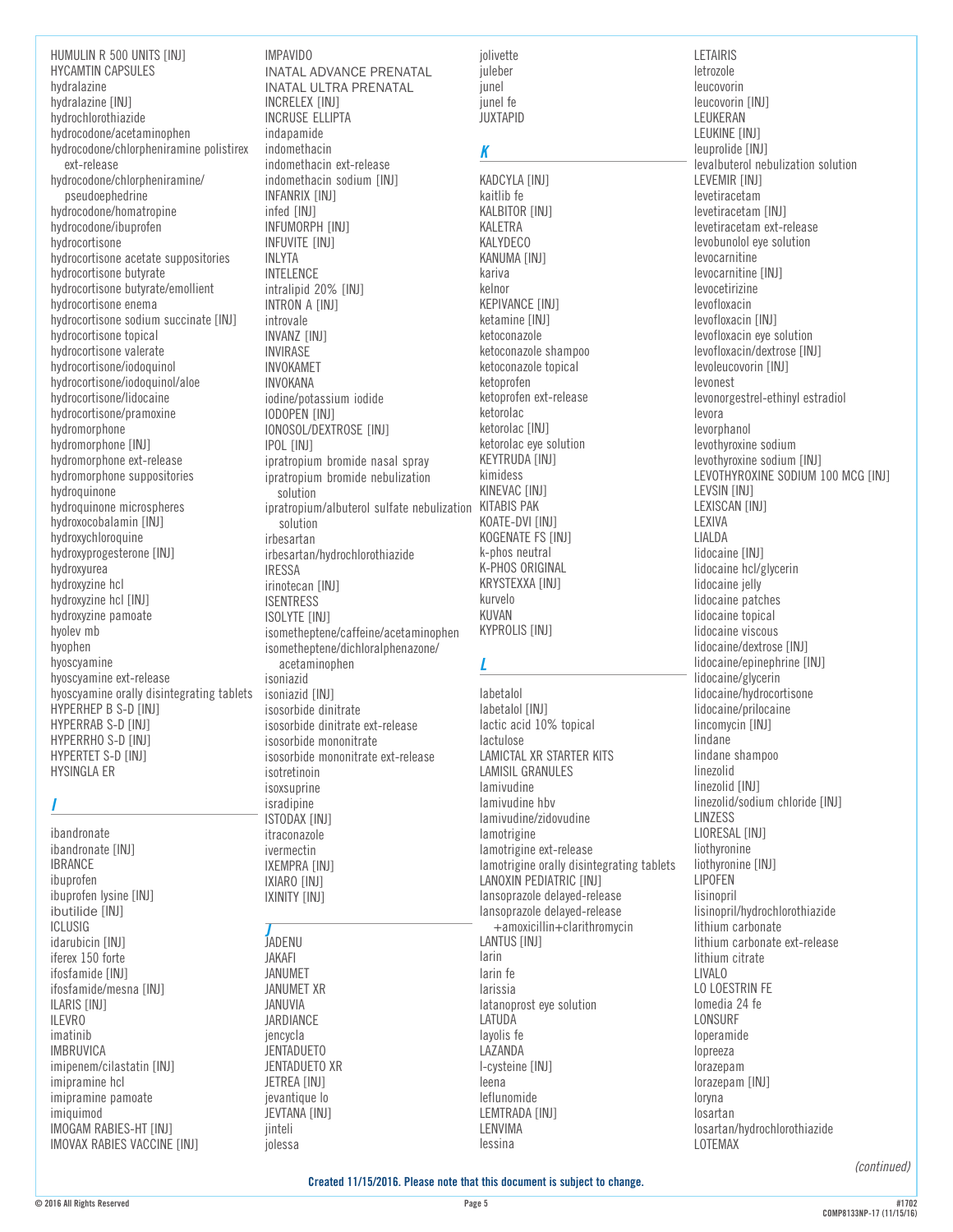lovastatin low-ogestrel loxapine LUCENTIS [INJ] LUMIGAN LUMIZYME [INJ] LUPRON DEPOT [INJ] LUPRON DEPOT-PED [INJ] lutera luxamend LYNPARZA LYRICA LYSODREN lyza

### *M*

M.V.I. ADULT [INJ] M.V.I. PEDIATRIC [INJ] M.V.I.-12 [INJ] MACNATAL CN DHA PRENATAL magnesium chloride [INJ] magnesium sulfate [INJ] MAGNESIUM/DEXTROSE 1 GM/100 ML [INJ] MAKENA [INJ] malathion manganese chloride [INJ] manganese sulfate [INJ] mannitol [INJ] maprotiline marlissa MARQIBO [INJ] MATULANE mb hydrogel md-gastroview meclizine meclofenamate medroxyprogesterone medroxyprogesterone (contraceptive) [INJ] mefenamic acid mefloquine megestrol **MEKINIST** meloxicam melpaque hp melphalan [INJ] melquin-3 memantine MENACTRA [INJ] MENOMUNE-A-C-Y-W-135 [INJ] MENOPUR [INJ] MEPHYTON mepivacaine [INJ] mercaptopurine meropenem [INJ] MEROPENEM/SODIUM CHLORIDE [INJ] mesalamine enema mesalamine kit mesna [INJ] MESNEX TABLETS MESTINON SYRUP metaproterenol metaxalone metformin metformin ext-release methadone methadone [INJ] methamphetamine methazolamide methenamine hippurate

methenamine mandelate methenamine/sodium phosphate/ methylene blue/hyoscyamine methimazole METHITEST methocarbamol methocarbamol [INJ] methotrexate methotrexate [INJ] methoxsalen methyclothiazide methyldopa methyldopa/hydrochlorothiazide methyldopate [INJ] methylergonovine methylergonovine [INJ] methylphenidate methylphenidate ext-release methylprednisolone methylprednisolone acetate [INJ] methylprednisolone sodium succinate [INJ] methyltestosterone metipranolol eye solution metoclopramide metoclopramide [INJ] metoclopramide hcl orally disintegrating tablets metolazone metoprolol succinate ext-release metoprolol tartrate metoprolol tartrate [INJ] metoprolol/hydrochlorothiazide metronidazole metronidazole topical metronidazole vaginal metronidazole/sodium chloride [INJ] mexiletine **MIACALCIN [INJ]** miconazole vaginal microgestin microgestin fe midazolam midazolam [INJ] midodrine miglitol milrinone [INJ] milrinone/dextrose [INJ] mimvey mimvey lo MINASTRIN 24 FE MINIMED INFUSION SET MINIMED RESERVOIR MINIVELLE MINOCIN [INJ] minocycline minocycline ext-release minoxidil MIRENA mirtazapine mirtazapine orally disintegrating tablets **MIRVASO** misoprostol MITIGARE mitomycin [INJ] mitoxantrone [INJ]

M-M-R II [INJ] modafinil moderiba moexipril

moexipril/hydrochlorothiazide

molindone mometasone mometasone nasal spray MONOCLATE-P [INJ] mono-linyah mononessa MONONINE [INJ] MONOVISC [INJ] montelukast morphine sulfate morphine sulfate [INJ] morphine sulfate ext-release morphine sulfate suppositories morphine sulfate/nacl [INJ] MOVANTIK MOXF7A moxifloxacin MOXIFLOXACIN [INJ] MOZOBIL [INJ] MULTIGEN FOLIC MULTIGEN PLUS MULTI-LANCET DEVICE [OTC] MULTITRACE-4 [INJ] MULTITRACE-5[INJ] multivitamins/fluoride multivitamins/fluoride/iron mupirocin **MUSE MUSTARGEN [INJ]** MYALEPT [INJ] **MYCAMINE [INJ]** mycophenolate mofetil mycophenolic acid delayed-release myferon-150 forte MYLERAN MYNATAL ADVANCE PRENATAL MYNATAL PLUS PRENATAL MYNATAL PRENATAL MYNATAL ULTRACAPLET MYNATAL-Z PRENATAL MYNATE 90 PLUS PRENATAL mynephrocaps MYOBLOC [INJ]<br>MYOZYME [INJ] **MYOZYME MYRBETRIQ** myzilra *N* nabumetone nadolol nadolol/bendroflumethiazide nafcillin [INJ] nafcillin/dextrose [INJ] naftifine NAGLAZYME [INJ] nalbuphine [INJ] naloxone [INJ] naltrexone NAMENDA XR NAMZARIC naphazoline eye solution naproxen naproxen delayed-release naproxen sodium naproxen sodium ext-release naratriptan NARCAN NASAL SPRAY NASCOBAL NATACYN

#### nateglinide NATPARA [INJ] NATRECOR [INJ] NEBUPENT necon NEMBUTAL [INJ] neomycin neomycin/bacitracin/polymyxin eye ointment neomycin/bacitracin/polymyxin/ hydrocortisone eye ointment neomycin/polymyxin irrigation solution neomycin/polymyxin/dexamethasone eye ointment neomycin/polymyxin/dexamethasone eye suspension neomycin/polymyxin/gramicidin eye solution neomycin/polymyxin/hydrocortisone ear solution neomycin/polymyxin/hydrocortisone ear suspension neomycin/polymyxin/hydrocortisone eye suspension neostigmine [INJ] nephplex rx NEPHRAMINE [INJ] nephro-vite rx NEULASTA [INJ] NEUPOGEN [INJ] **NEUT [INJ]** NEVANAC nevirapine nevirapine ext-release NEWGEN PRENATAL NEXAVAR NEXIUM PACKETS NEXPLANON [INJ] NEXTERONE [INJ] niacin ext-release nicardipine nicardipine [INJ] nifedipine ext-release nikki nilutamide nimodipine NINLARO nisoldipine ext-release nitrofurantoin nitrofurantoin macrocrystal nitrofurantoin monohydrate/macrocrystal nitroglycerin nitroglycerin [INJ] nitroglycerin ext-release nitroglycerin ointment nitroglycerin patches nitroglycerin spray nitroglycerin/dextrose [INJ] nivatopic plus nizatidine nora-be NORDITROPIN [INJ] norepinephrine [INJ] norepinephrine/nacl [INJ] norethindrone norethindrone acetate norethindrone acetate-ethinyl estradiol norethindrone acetate-ethinyl estradiol  $+$  iron norgestimate-ethinyl estradiol norlyroc

*(continued)*

NATAZIA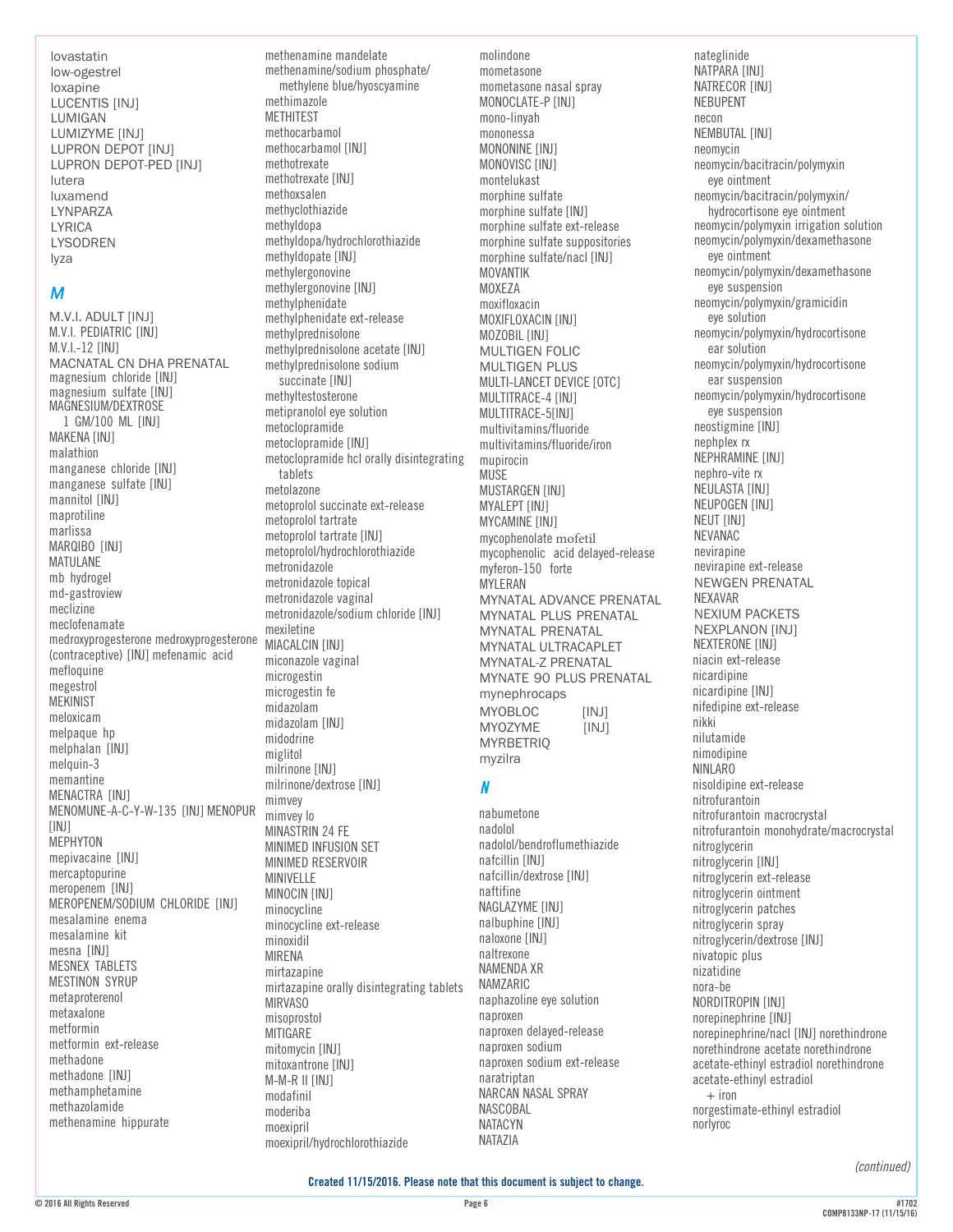NORMOSOL-M AND DEXTROSE [INJ] NORMOSOL-R AND DEXTROSE [INJ] NORMOSOL-R PH 7.4 [INJ] nortrel nortriptyline NORVIR [SP] NOVAREL [INJ] [SP] NOVOFINE 30G, 32G NEEDLES [OTC] NOVOFINE AUTOCOVER [OTC] NOVOSEVEN RT [INJ] [SP] NOVOTWIST 30G, 32G NEEDLE [OTC] NOXAFIL NOXAFIL [INJ] NPLATE [INJ] NUCALA [INJ] NUCYNTA NUCYNTA ER NUEDEXTA NULOJIX [INJ] nutrilyte [INJ] NUVARING nystatin nystatin topical nystatin/triamcinolone

#### *O*

OBIZUR [INJ] OBSTETRIX DHA PRENATAL OCALIVA ocella octreotide [INJ] **ODEFSEY** OFEV OFIRMEV [INJ] ofloxacin ofloxacin ear solution ofloxacin eye solution ogestrel olanzapine olanzapine [INJ] olanzapine orally disintegrating tablets olanzapine/fluoxetine olopatadine eye solution olopatadine nasal spray omega-3 ethyl esters capsules omeprazole delayed-release omeprazole/sodium bicarbonate OMNIPAQUE [INJ] ONCASPAR [INJ] ondansetron ondansetron [INJ] ondansetron orally disintegrating tablets ONETOUCH DELICA LANCETS [OTC] ONETOUCH ULTRA 2 SYSTEM [OTC] ONETOUCH ULTRA TEST STRIPS [OTC] ONETOUCH ULTRAMINI METER [OTC] ONETOUCH ULTRASOFT LANCETS [OTC] ONETOUCH VERIO FLEX [OTC] ONETOUCH VERIO IQ METER [OTC] ONETOUCH VERIO METER SYSTEM [OTC] ONETOUCH VERIO SYNC SYSTEM [OTC] ONETOUCH VERIO TEST STRIPS [OTC] ONEXTON ONFI ONIVYDE [INJ] OPANA ER OPDIVO [INJ] opium tincture opium/belladonna alkaloids suppositories **OPSUMIT** 

ORACEA ORBACTIV [INJ] ORFADIN ORKAMBI orphenadrine [INJ] orphenadrine ext-release orsythia ORTHO D ORTHOVISC [INJ] OTEZLA OTOVEL OTREXUP [INJ] oxacillin [INJ] oxacillin/dextrose [INJ] oxaliplatin [INJ] oxandrolone oxaprozin oxazepam oxcarbazepine oxiconazole OXSORALEN 1% LOTION oxybutynin oxybutynin ext-release oxycodone oxycodone/acetaminophen oxycodone/aspirin oxycodone/ibuprofen **OXYCONTIN** oxymorphone oxymorphone ext-release oxytocin [INJ] OZURDEX [INJ]

# *P*

paclitaxel [INJ] paliperidone ext-release pamidronate [INJ] PANHEMATIN [INJ] pantoprazole [INJ] pantoprazole delayed-release papaverine [INJ] PARADIGM INFUSION SETS PARADIGM RESERVOIRS PARADIGM SILHOUETTE SETS paregoric paricalcitol paricalcitol [INJ] paromomycin paroxetine paroxetine ext-release PATADAY PAZEO PEDIARIX [INJ] pediatric multivitamins/vitamin d/ vitamin k PEDITRACE [INJ] PEDVAXHIB [INJ] peg 3350 with flavor packets peg 3350/electrolytes powder for 4000 ml PNV-VP-U PRENATAL solution PEGANONE PEGASYS [INJ] peg-prep kit penicillin g potassium [INJ] penicillin g procaine [INJ] penicillin g sodium [INJ] PENICILLIN GK/DEXTROSE [INJ] penicillin v potassium PENTACEL [INJ] PENTACEL ACTHIB COMPONENT [INJ]

PENTASA pentoxifylline ext-release **PERFOROMIST** perindopril PERJETA [INJ] permethrin perphenazine perphenazine/amitriptyline phenazopyridine phendimetrazine phendimetrazine ext-release phenelzine phenobarbital phenobarbital sodium [INJ] phenobarbital/hyoscyamine/atropine/ scopolamine phenoxybenzamine phentermine phentolamine [INJ] phenylbutyrate phenylephrine [INJ] phenylephrine eye solution phenylephrine/chlorpheniramine phenytoin phenytoin sodium [INJ] phenytoin sodium extended philith phospha 250 neutral phosphasal PHOSPHOLINE IODIDE PHOTOFRIN [INJ] physostigmine [INJ] phytonadione [INJ] PHYTONADIONE 1 MG/0.5 ML SYRINGE [INJ] PICATO pilocarpine pilocarpine eye solution pimozide pimtrea pindolol pioglitazone pioglitazone/glimepiride pioglitazone/metformin piperacillin/tazobactam [INJ] pirmella piroxicam PLASMA-LYTE [INJ] plasmanate [INJ] PLEGRIDY [INJ] PNEUMOVAX 23 [INJ] PNV 29-1 PRENATAL PNV OB+DHA PRENATAL PNV-DHA + DOCUSATE PNV-DHA PRENATAL PNV-FERROUS FUMARATE- DOCUSATE-FA PRENATAL PNV-OMEGA PRENATAL PNV-SELECT PRENATAL podofilox POLOCAINE **[INJ]** polyethylene glycol 3350 POLYFIN QR INFUSION SET poly-iron 150 forte polymyxin [INJ] polymyxin/trimethoprim eye solution POMALYST portia potassium acetate [INJ]

potassium bicarbonate/citric acid effervescent tablets potassium chloride [INJ] potassium chloride ext-release potassium chloride oral solution potassium chloride powder packets for solution potassium chloride/dextrose [INJ] potassium chloride/dextrose/ sodium chloride [INJ] potassium chloride/lactated ringers/ dextrose [INJ] potassium chloride/sodium chloride [INJ] potassium citrate ext-release potassium citrate/citric acid potassium citrate/sodium citrate/ citric acid potassium iodide/iodine solution potassium phosphate [INJ] POTIGA PR NATAL 400 EC PRENATAL PR NATAL 400 PRENATAL PR NATAL 430 EC PRENATAL PR NATAL 430 PRENATAL PRADAXA PRALUENT [INJ] pramipexole pramipexole ext-release pravastatin prazosin PRECISION XTRA B-KETONE STRIPS [OTC] PRECISION XTRA MONITOR [OTC] PRED MILD prednicarbate prednisolone prednisolone acetate eye suspension prednisolone sodium phosphate prednisolone sodium phosphate disintegrating tablets prednisolone sodium phosphate eye solution prednisone PREMARIN [INJ] PREMARIN CREAM PREMARIN TABLETS premasol [INJ] PREMASOL 6% [INJ] PREMPHASE PREMPRO PRENA1 CHEW PRENATAL PRENA1 PEARL PRENATAL PRENA1 TRUE PRENATAL PRENAISSANCE PLUS PRENATAL PRENAISSANCE PRENATAL PRENATABS FA PRENATABS RX PRENATAL LOW IRON PRENATAL PLUS IRON PRENATAL PRENATAL-U PREPLUS PRENATAL PREPOPIK PRETAB 29-1 PRENATAL previfem PREVNAR 13 [INJ] PREZISTA PRIALT [INJ] PRIFTIN PRIMAQUINE primidone PRISTIQ ER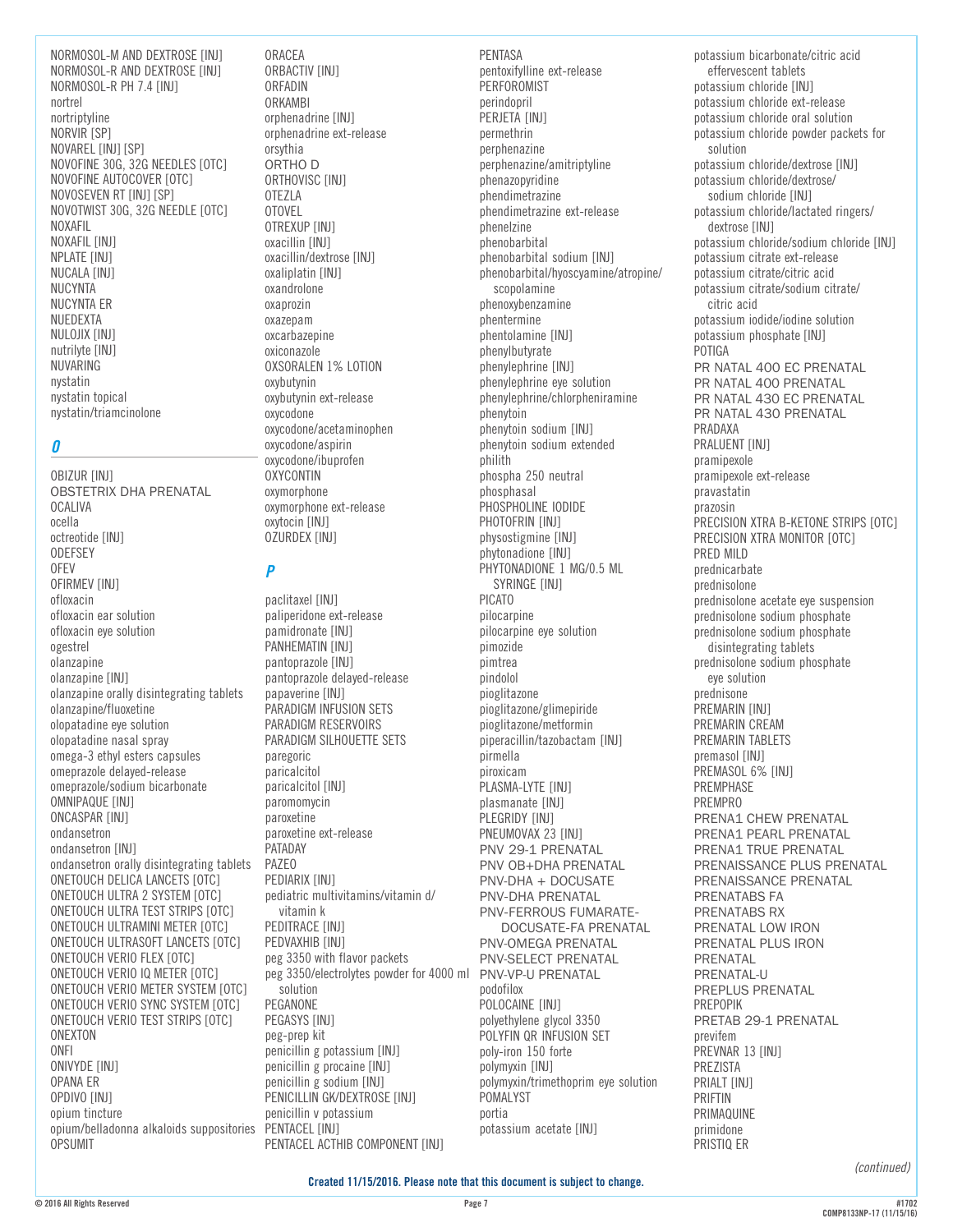PRIVIGEN [INJ] PROAIR HFA PROAIR RESPICLICK probenecid procainamide [INJ] PROCALAMINE [INJ] prochlorperazine edisylate [INJ] prochlorperazine maleate prochlorperazine maleate suppositories PROCRIT [INJ] PROCTOFOAM-HC PRODIGY INSULIN SYRINGE PROFILNINE SD [INJ] progesterone in oil [INJ] progesterone micronized PROGLYCEM PROGRAF [INJ] PROLASTIN C [INJ] PROLENSA PROLEUKIN [INJ] PROMACTA promethazine promethazine [INJ] promethazine suppositories promethazine/codeine promethazine/dextromethorphan promethazine/phenylephrine promethazine/phenylephrine/codeine propafenone propafenone ext-release proparacaine eye solution proparacaine/fluorescein eye solution propofol [INJ] propranolol propranolol [INJ] propranolol ext-release propranolol/hydrochlorothiazide propylthiouracil PROQUAD [INJ] PROSOL [INJ] protamine [INJ] PROTOPAM [INJ] protriptyline PROVENGE [INJ] pruclair prumyx prutect pseudoephedrine/chlorpheniramine/ methscopolamine ext-release pseudoephedrine/codeine/ chlorpheniramine pseudoephedrine/codeine/guaifenesin PULMICORT FLEXHALER PULMOZYME purevit dualfe plus PURIXAN PYLERA pyrazinamide pyridostigmine pyridostigmine [INJ] pyridostigmine ext-release pyridoxine [INJ] *Q*

QNASL QUADRACEL DTAP-IPV [INJ] quasense quazepam QUDEXY XR quetiapine

QUICK RELEASE TEFLON CANNULA QUILLICHEW ER QUILLIVANT XR quinapril quinapril/hydrochlorothiazide quinidine gluconate [INJ] quinidine gluconate ext-release quinidine sulfate quinidine sulfate ext-release quinine sulfate QVAR

# *R*

RABAVERT [INJ] rabeprazole delayed-release RAGWITEK rajani raloxifene ramipril RANEXA ranitidine ranitidine [INJ] RAPAFLO RAPAMUNE SOLUTION RAPIVAB [INJ] RASUVO [INJ] RAVICTI **REBIF [INJ]** reclipsen RECOMBINATE [INJ] RECOMBIVAX HB [INJ] RECTIV REGRANEX RELENZA RELISTOR [INJ] RELNATE DHA PRENATAL RELPAX REMICADE [INJ] REMODULIN [INJ] RENACIDIN renal caps rena-vite rx reno caps RENVELA REOPRO [INJ] repaglinide repaglinide/metformin hcl REPATHA [INJ] REPATHA PUSHTRONEX [INJ] RESCRIPTOR **RESECTISOL** reserpine RESTASIS RETROVIR [INJ] REVLIMID REYATAZ R-GENE 10 [INJ] RIASTAP [INJ] ribavirin capsule, tablets RIDAURA rifabutin rifampin riluzole rimantadine ringers irrigation solution ringers lactated irrigation solution ringers solution [INJ] ringers solution lactated [INJ] risedronate

risedronate delayed-release RISPERDAL CONSTA [INJ] risperidone risperidone orally disintegrating tablets RITUXAN [INJ] rivastigmine rivastigmine patches rizatriptan rizatriptan orally disintegrating tablets ropinirole ropinirole ext-release ropivacaine [INJ] rosuvastatin ROTATEQ ROZEREM RULAVITE DHA PRENATAL

### *S*

SABRIL SAFYRAL salicylic acid shampoo salicylic acid topical salsalate SAMSCA **SANCUSO** SANDIMMUNE SOLUTION SANDOSTATIN LAR 10 MG, 20 MG, 30 MG KIT [INJ] SANDOSTATIN LAR DEPOT [INJ] SANTYL SAVELLA SCOPOLAMINE [INJ] secobarbital selegiline selenium [INJ] selenium sulfide selenium sulfide shampoo SELZENTRY SE-NATAL 19 PRENATAL SENSIPAR SENSORCAINE-EPI 0.75%-0.0005% [INJ] SEREVENT DISKUS SEROQUEL XR SEROSTIM [INJ] sertraline SE-TAN DHA PRENATAL SE-TAN PLUS setlakin sharobel SIGNIFOR [INJ] sildenafil [INJ] sildenafil SILHOUETTE INFUSION SETS silver nitrate silver sulfadiazine SIMCOR SIMPONI 100 MG (for ulcerative colitis only) [INJ] SIMULECT **[INJ]** simvastatin sirolimus SIRTURO SIVEXTRO [INJ] SNAP INSULIN PUMP CONTROLLER SNAP INSULIN PUMP-INFUSION SET sodium acetate [INJ] sodium benzoate/sodium phenylacetate [INJ] sodium bicarbonate [INJ] sodium chloride [INJ]

sodium chloride 0.45 % [INJ] sodium chloride 0.9 % [INJ] sodium chloride 3 % [INJ] sodium chloride 5 % [INJ] sodium chloride irrigation solution sodium chloride nebulization solution sodium chloride, bacteriostatic [INJ] sodium ferric gluconate complex [INJ] sodium fluoride sodium fluoride dental cream, gel sodium fluoride dental rinse sodium lactate [INJ] sodium phosphate [INJ] sodium polystyrene sulfonate sodium polystyrene sulfonate rectal sodium thiosulfate [INJ] SOF-SET MICRO INFUSION SET SOF-SET ULTIMATE QR SET SOFT TOUCH LANCETS [OTC] SOFTCLIX LANCET DEVICE [OTC] SOFTCLIX LANCETS [OTC] SOLIRIS [INJ] SOLODYN SOLU-CORTEF [INJ] SOMATULINE DEPOT [INJ] SOMAVERT [INJ] sonafine SOOLANTRA sotalol SOTALOL [INJ] SOTRADECOL [INJ] SOTYLIZE sp antipruritic sp scar spinosad SPIRIVA HANDIHALER SPIRIVA RESPIMAT spironolactone spironolactone/hydrochlorothiazide SPORANOX SOLUTION sprintec SPRYCEL sronyx stavudine STELARA SYRINGE [INJ] STIMATE STIOLTO RESPIMAT STIVARGA **STRATTERA** STRENSIQ [INJ] STREPTOMYCIN SULFATE [INJ] STRIBILD STRIVERDI RESPIMAT SUBOXONE SL FILM SUCRAID sucralfate sufentanil [INJ] sulfacetamide eye ointment sulfacetamide eve solution sulfacetamide sodium shampoo sulfacetamide sodium topical sulfacetamide sodium/sulfur sulfacetamide sodium/sulfur/urea sulfacetamide/prednisolone eye solution sulfadiazine sulfamethoxazole/trimethoprim sulfamethoxazole/trimethoprim [INJ] SULFAMYLON CREAM sulfasalazine sulfasalazine delayed-release sulindac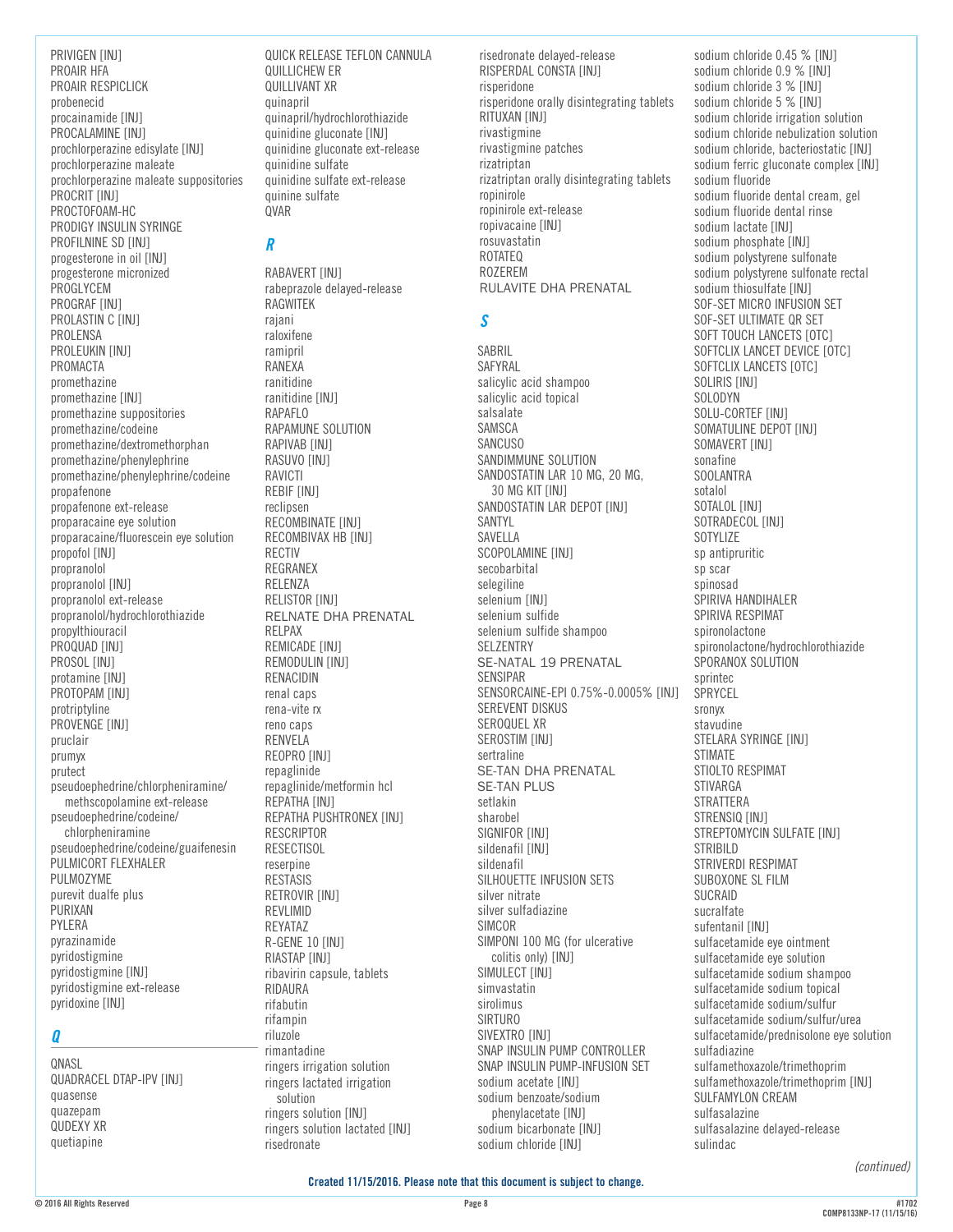# $\overline{I}$

**TABLOID** TACLONEX SUSPENSION tacrolimus tacrolimus topical **TAFINLAR TAGRISSO** TAMIFLU tamoxifen tamsulosin ext-release **TARCFVA** TARGRETIN GEL tarina fe **TARON FORTE TARON-C DHA PRENATAL TARON-PREX DHA** TASIGNA **TAYTULLA TAZORAC TECENTRIQ [INJ] TECFIDERA** TECHLITE BLOOD LANCETS [OTC] TEFLARO [INJ] **TEKAMLO TEKTURNA TEKTURNA HCT** telmisartan telmisartan/amlodipine telmisartan/hydrochlorothiazide temazepam TEMODAR [INJ] temozolomide TENIPOSIDE [INJ] terazosin terbinafine terbutaline terbutaline [INJ] terconazole vaginal testosterone testosterone cypionate [INJ] testosterone enanthate [INJ] TETANUS DIPHTHERIA TOXOIDS [INJ] tetrabenazine tetracaine [INJ] tetracaine eve solution **TETRACYCLINE** THALOMID theophylline theophylline ext-release theophylline/dextrose [INJ]

THERACYS [INJ] thiamine [INJ] thioridazine thiotepa [INJ] thiothixene THRIVITE 19 PRENATAL THROMBATE III FINIT THYMOGLOBULIN [INJ] THYROGEN [INJ] thyroid tiagabine TICE BCG [INJ] tilia fe timolol maleate timolol maleate eye solution tinidazole **TIVICAY** tizanidine tl gard rx  $t$ l  $g$ -fol os tl icon  $t$ -hem  $150$ **TL-SELECT PRENATAL TOBI PODHALER TOBRADEX OINTMENT TOBRADEX ST** tobramycin [INJ] tobramycin eye solution tobramycin nebulization solution tobramycin/dexamethasone eve suspension tobramycin/sodium chloride [INJ] tolazamide tolbutamide tolcapone tolmetin tolterodine tolterodine ext-release topiramate topotecan [INJ] TORISEL [INJ] torsemide TOUJEO SOLOSTAR [INJ] **TOVIAZ** TPN ELECTROLYTES [INJ] TRACE ELEMENTS-4 [INJ] TRACLEER TRADJENTA tramadol tramadol ext-release tramadol/acetaminophen trandolapril trandolapril/verapamil ext-release tranexamic acid tranexamic acid [INJ] tranvlcvpromine travasol [INJ] TRAVATAN Z travoprost eye solution trazodone TREANDA [INJ] TRESIBA [INJ] tretinoin tretinoin microspheres tretinoin topical tretinoin/emollient TRETTEN [INJ] **TRFXALL TRIADVANCE PRENATAL** triamcinolone [INJ] triamcinolone dental paste

triamcinolone topical triamterene/hydrochlorothiazide triazolam **TRIBENZOR** tricitrates tricon tri-estarvlla trifluoperazine trifluridine eye solution trigels-f forte trihexyphenidyl tri-legest fe tri-linyah tri-lo-estarylla tri-lo-marzia tri-lo-sprintec trilvte with flavor packets trimethobenzamide trimethoprim trimipramine **TRINATAL GP PRENATAL** TRINATAL RX 1 PRENTATAL trinessa trinessa lo triphrocaps tri-previfem TRISENOX [INJ] tri-sprintec TRI-TABS DHA PRENATAL **TRIUMEQ** TRIVEEN-DUO DHA TRIVEEN-ONE **TRIVEEN-PRX RNF** tri-vitamin/fluoride tri-vitamin/iron/fluoride trivora TROPHAMINE [INJ] tropicamide eye solution trospium trospium ext-release TRULICITY [INJ] TRUMENBA [INJ] **TRUST NATAL DHA TRUVADA TUBERSOL [INJ]** TUDORZA PRESSAIR **TUSSICAPS TWINRIX FINJ1** TYGACIL [INJ] **TYKERB** TYPHIM VI [INJ] TYSABRI [INJ] **TYVASO TYZEKA**  $\boldsymbol{u}$ **UCERIS TABLETS ULORIC** ULTIMATECARE ONE NF ULTIMATECARE ONE ULTIVA [INJ] UNITUXIN [INJ] **UPTRAVI**  $ur n-c$ uramit mb **IIrea** urea/hyaluronate

uro-458 uro-blue urogesic  $uro-I$ urolet mb uro-mp urophen mb ursodiol uryl ustell utira-c UVADEX [INJ] V VAGIFEM valacyclovir VALCHLOR valganciclovir valproate sodium [INJ] valproic acid valsartan valsartan/hydrochlorothiazide VALSTAR vancomvcin vancomycin [INJ] VANCOMYCIN/DEXTROSE 500 MG/100 ML, 1G/200 ML [INJ] VANCOMYCIN/DEXTROSE 750 MG/150 ML [INJ] VANCOMYCIN-NS [INJ] VANTAS [SP] VAQTA VIALS [INJ] VARIVAX [INJ] VARIZIG [INJ] VARUBI VASCEPA vasopressin [INJ] v-c forte **VECTIBIX [INJ] VELCADE [INJ]** velivet **VELTASSA** VI-VEMAVITE-PRX 2 PRENATAL VENA-BAL DHA PRENATAL VENCLEXTA venlafaxine venlafaxine ext-release **VENOFER [INJ] VENTAVIS VENTOLIN HFA** verapamil verapamil [INJ] verapamil ext-release veripred **VESICARE** vestura  $V-GO$ **VIAGRA VIBATIV [INJ] VIBERZI** vi-c forte **VIDEX SOLUTION** vienva **VIGAMOX VIIBRYD** 

uretron d-s

urimar-t

urin d.s.

(continued)

urea/lactic acid/salicylic acid

urea/lactic acid/zinc undecylenate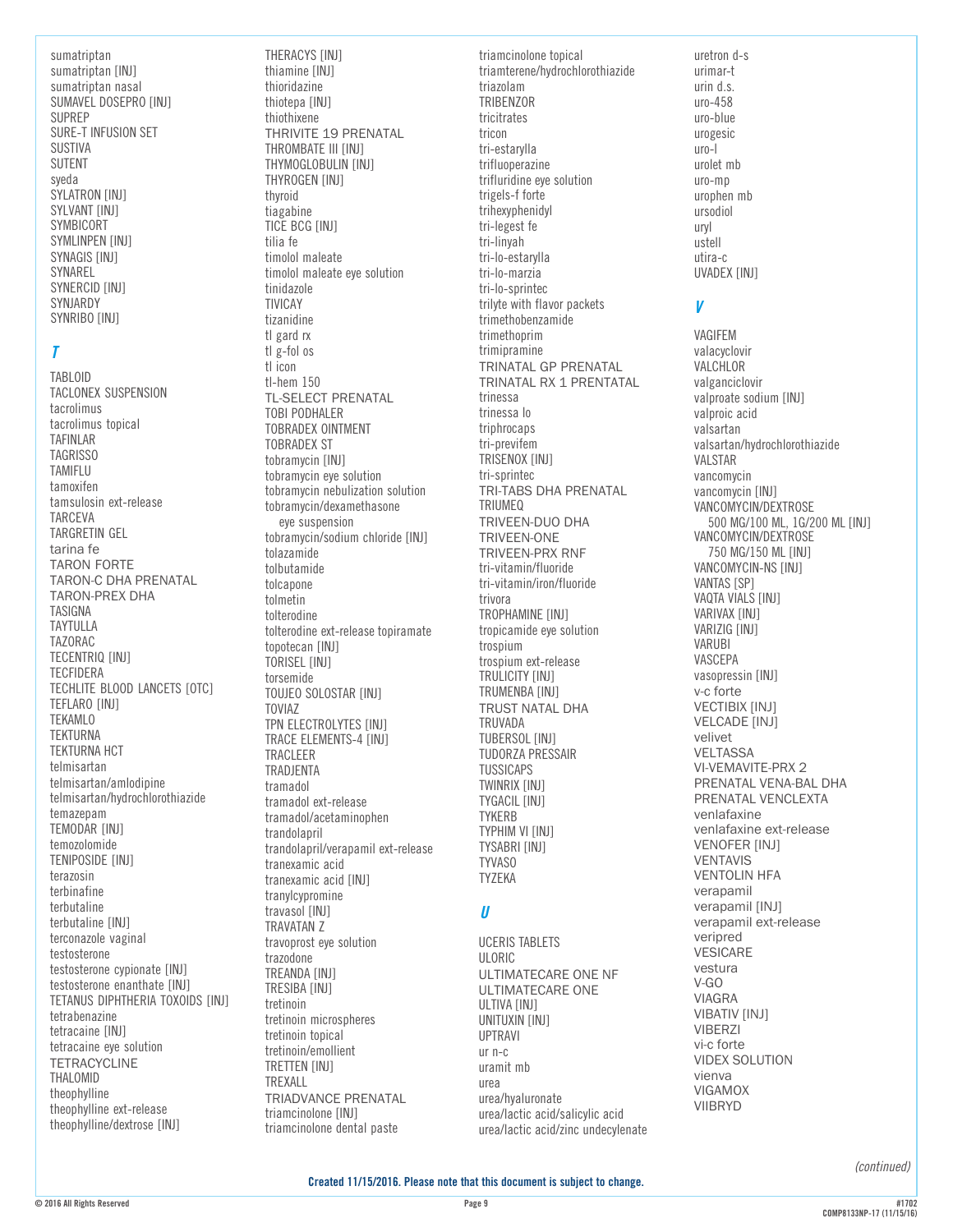VIMPAT VIMPAT [INJ] VINACAL PRENATAL VINATE CARE PRENATAL VINATE DHA PRENATAL VINATE GT PRENATAL VINATE II PRENATAL VINATE ONE PRENATAL VINATE PN CARE VINATE ULTRA PRENATAL VINATE-M PRENATAL vinblastine [INJ] vincristine [INJ] vinorelbine [INJ] VIOKACE viorele VIRACEPT VIREAD VIRT NATE PRENATAL VIRT-ADVANCE PRENATAL VIRT-C DHA PRENATAL virt-gard VIRT-NATE DHA PRENATAL virt-phos 250 neutral VIRT-PN DHA PRENATAL VIRT-PN PLUS PRENATAL VIRT-PN PRENATAL virtrate-3 VIRT-SELECT PRENATAL virt-vite virt-vite forte VIRT-VITE GT PRENATAL VISTOGARD VISUDYNE [INJ] VITAFOL-OB VIVITROL [INJ] VIVOTIF vol-care rx VOL-NATE PRENATAL VOL-PLUS PRENATAL VOL-TAB RX PRENATAL VOLUVEN [INJ] VONVENDI [INJ] VORAXAZE [INJ] voriconazole voriconazole [INJ] VOTRIENT VP-CH PLUS PRENATAL VP-CH-PNV PRENATAL VP-HEME OB PRENATAL VP-HEME ONE PRENATAL VPRIV [INJ] vp-vite rx vp-zel vyfemla VYTORIN VYVANSE *W* warfarin

VIMIZIM [INJ]

water for injection, bacteriostatic [INJ] water for injection, sterile [INJ] water for irrigation; sterile WELCHOL wera WILATE [INJ] wymzya fe

#### *X*

XALKORI XARELTO XELJANZ XELJANZ XR XGEVA [INJ] XIAFLEX [INJ] XIFAXAN XIGDUO XR XIIDRA XOFIGO [INJ] XOLAIR [INJ] xulane patches XURIDEN XYNTHA [INJ] XYREM

# *Y*

YERVOY [INJ] YF-VAX [INJ] YONDELIS [INJ]

#### *Z*

zafirlukast zaleplon ZALTRAP [INJ] ZANOSAR [INJ] zarah ZARXIO [INJ] ZATEAN-CH PRENTAL ZATEAN-PN DHA PRENATAL ZATEAN-PN PLUS PRENATAL zavara ZAVESCA ZELBORAF ZEMAIRA [INJ] zenchent zenchent fe ZENPEP zeosa ZERBAXA [INJ] ZETIA ZEVALIN [INJ] ZIAGEN SOLUTION zidovudine zinc chloride [INJ] zinc sulfate [INJ] ziprasidone ZODRYL AC 40 ZODRYL DEC 30 ZOLADEX [INJ] zolate zoledronic acid [INJ] zoledronic acid/mannitol [INJ] **ZOLINZA** zolmitriptan zolmitriptan orally disintegrating tablets zolpidem zolpidem ext-release ZOMETA 4 MG/100 ML [INJ] ZOMIG NASAL zonisamide ZONTIVITY ZORTRESS **ZORVOLEX** 

ZOSTAVAX [INJ] ZOSYN GALAXY BAGS [INJ] zovia ZOVIRAX CREAM **ZUBSOLV** ZYDELIG ZYKADIA ZYLET ZYTIGA ZYVOX 200 MG/100 ML [INJ]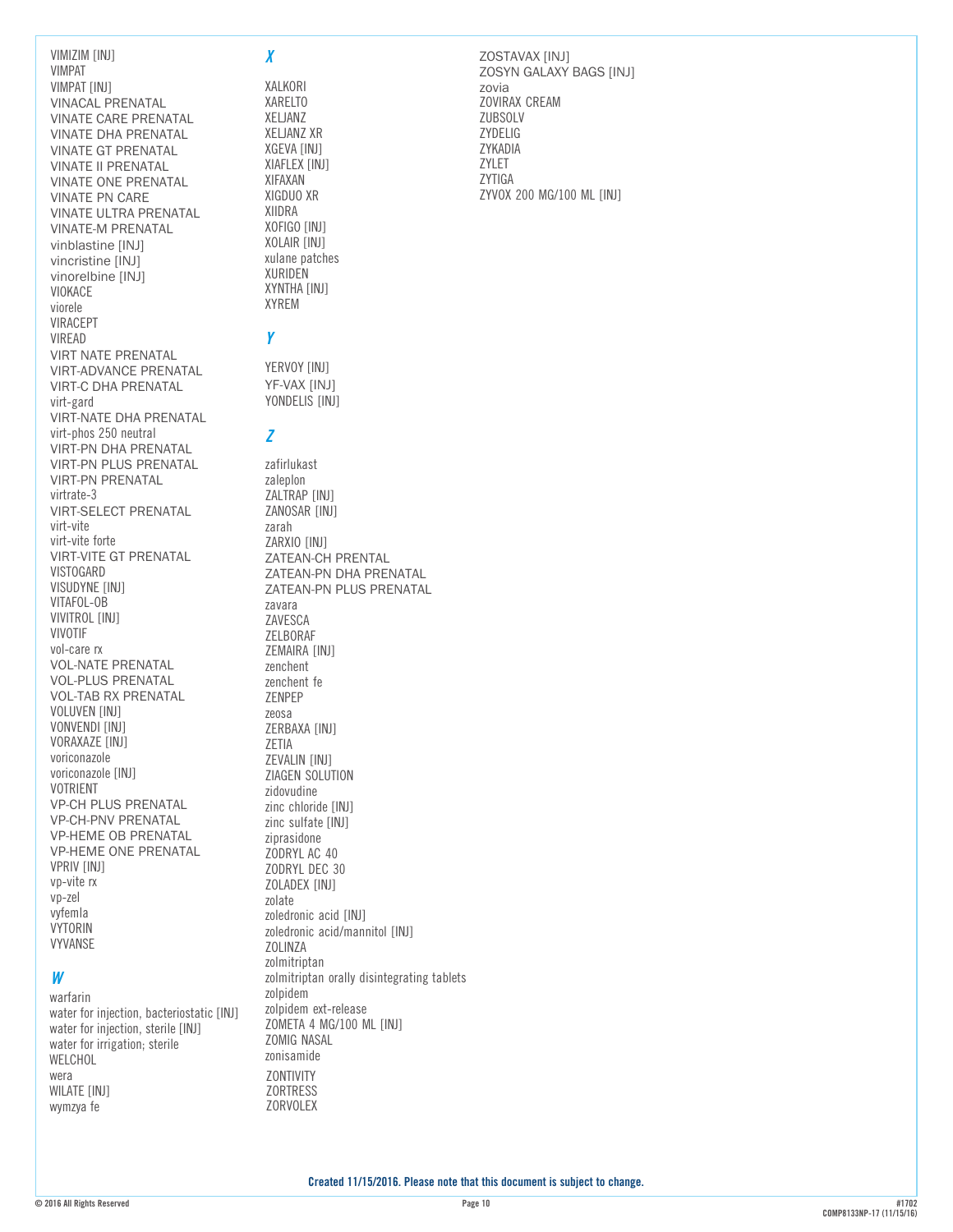# **Excluded Medications With Covered Preferred Alternatives**

The following is a list of excluded brand-name medications with covered preferred alternatives that are on the formulary.

Column 1 lists excluded medications.

Column 2 lists covered preferred alternatives that can be prescribed.

| ABSTRAL<br>fentanyl citrate lozenges, LAZANDA<br><b>ACCU-CHEK METERS/STRIPS</b><br><b>ONETOUCH METERS/STRIPS</b><br>ACUVAIL<br>bromfenac, diclofenac, ketorolac, ILEVRO, NEVANAC, PROLENSA<br>ADVOCATE METERS/STRIPS<br><b>ONETOUCH METERS/STRIPS</b><br>ALOGLIPTIN<br>JANUVIA, TRADJENTA<br>ALOGLIPTIN/METFORMIN<br>JANUMET, JANUMET XR, JENTADUETO, JENTADUETO XR<br><b>ALVESCO</b><br>ARNUITY ELLIPTA, ASMANEX HFA/TWISTHALER, FLOVENT DISKUS/HFA, PULMICORT FLEXHALER, QVAR<br><b>APIDRA</b><br><b>HUMALOG</b><br>PROCRIT<br>ARANESP<br>ASACOL HD<br>balsalazide disodium, sulfasalazine, APRISO, LIALDA, PENTASA<br><b>BECONASE AQ</b><br>budesonide, flunisolide, fluticasone, mometasone, QNASL<br><b>BRAVELLE</b><br>GONAL-F, GONAL-F RFF, GONAL-F RFF REDI-JECT<br><b>ONETOUCH METERS/STRIPS</b><br>BREEZE, CONTOUR METERS/STRIPS<br>ciprofloxacin ear solution, ofloxacin ear solution, CIPRODEX, OTOVEL<br>CETRAXAL<br>CIMZIA<br>ACTEMRA, COSENTYX, ENBREL, HUMIRA, OTEZLA, REMICADE, STELARA, XELJANZ, XELJANZ XR<br>COLCHICINE<br>COLCRYS, MITIGARE<br><b>DAKLINZA</b><br>HARVONI, SOVALDI<br><b>DELZICOL</b><br>balsalazide disodium, sulfasalazine, APRISO, LIALDA, PENTASA<br><b>DIPENTUM</b><br>balsalazide disodium, sulfasalazine, APRISO, LIALDA, PENTASA<br>ORACEA<br>DOXYCYCLINE 40 MG CAPSULES<br><b>DUEXIS</b><br>$ibuprofen + famotidine$<br>EMBRACE, VICTORY METERS/STRIPS<br><b>ONETOUCH METERS/STRIPS</b><br><b>ENDOMETRIN</b><br><b>CRINONE 8% GEL</b><br>PROCRIT<br><b>EPOGEN</b><br><b>ESTROGEL</b><br><b>DIVIGEL</b><br>EVZIO<br>naloxone syringe, NARCAN NASAL SPRAY<br>FENTORA<br>fentanyl citrate lozenges, LAZANDA<br>diclofenac 3% gel, fluorouracil 5% cream, fluorouracil 2% solution, imiquimod 5% cream, CARAC, PICATO<br>FLUOROURACIL 0.5% CREAM<br><b>FOLLISTIM AQ</b><br>GONAL-F, GONAL-F RFF, GONAL-F RFF REDI-JECT<br>FORTESTA<br>ANDROGEL 1.62%, AXIRON<br>FREESTYLE, PRECISION METERS/STRIPS<br>ONETOUCH METERS/STRIPS<br><b>GANIRELIX ACETATE</b><br>CETROTIDE<br>GEL-ONE<br>EUFLEXXA, MONOVISC, ORTHOVISC<br>GELSYN-3<br>EUFLEXXA, MONOVISC, ORTHOVISC<br>GENVISC 850<br>EUFLEXXA, MONOVISC, ORTHOVISC<br><b>GLUMETZA</b><br>metformin extended-release<br>HYALGAN<br>EUFLEXXA, MONOVISC, ORTHOVISC<br><b>HYMOVIS</b><br>EUFLEXXA, MONOVISC, ORTHOVISC<br><b>ISTALOL</b><br>betaxolol, levobunolol, timolol, ALPHAGAN P 0.1%, COMBIGAN<br>KAZANO<br>JANUMET, JANUMET XR, JENTADUETO, JENTADUETO XR<br>ACTEMRA, ENBREL, HUMIRA, REMICADE, XELJANZ, XELJANZ XR<br>KINERET (EXCLUDED FOR RA)<br>JANUMET, JANUMET XR, JENTADUETO, JENTADUETO XR<br>KOMBIGLYZE XR<br>LEVALBUTEROL HFA<br>PROAIR HFA/RESPICLICK, VENTOLIN HFA<br><b>LEVITRA</b><br><i>(continued)</i><br>CIALIS, VIAGRA<br>Created 11/15/2016. Please note that this document is subject to change. | <b>Excluded Medications</b> | <b>Covered Preferred Alternative(s)</b> |  |
|-----------------------------------------------------------------------------------------------------------------------------------------------------------------------------------------------------------------------------------------------------------------------------------------------------------------------------------------------------------------------------------------------------------------------------------------------------------------------------------------------------------------------------------------------------------------------------------------------------------------------------------------------------------------------------------------------------------------------------------------------------------------------------------------------------------------------------------------------------------------------------------------------------------------------------------------------------------------------------------------------------------------------------------------------------------------------------------------------------------------------------------------------------------------------------------------------------------------------------------------------------------------------------------------------------------------------------------------------------------------------------------------------------------------------------------------------------------------------------------------------------------------------------------------------------------------------------------------------------------------------------------------------------------------------------------------------------------------------------------------------------------------------------------------------------------------------------------------------------------------------------------------------------------------------------------------------------------------------------------------------------------------------------------------------------------------------------------------------------------------------------------------------------------------------------------------------------------------------------------------------------------------------------------------------------------------------------------------------------------------------------------------------------------------------------------------------------------------------------------------------------------------------------------------------------------------------------------------------------------------------------------------------------------------------------------------------------------------------------------------------------------------------------------------------------------------|-----------------------------|-----------------------------------------|--|
|                                                                                                                                                                                                                                                                                                                                                                                                                                                                                                                                                                                                                                                                                                                                                                                                                                                                                                                                                                                                                                                                                                                                                                                                                                                                                                                                                                                                                                                                                                                                                                                                                                                                                                                                                                                                                                                                                                                                                                                                                                                                                                                                                                                                                                                                                                                                                                                                                                                                                                                                                                                                                                                                                                                                                                                                                 |                             |                                         |  |
|                                                                                                                                                                                                                                                                                                                                                                                                                                                                                                                                                                                                                                                                                                                                                                                                                                                                                                                                                                                                                                                                                                                                                                                                                                                                                                                                                                                                                                                                                                                                                                                                                                                                                                                                                                                                                                                                                                                                                                                                                                                                                                                                                                                                                                                                                                                                                                                                                                                                                                                                                                                                                                                                                                                                                                                                                 |                             |                                         |  |
|                                                                                                                                                                                                                                                                                                                                                                                                                                                                                                                                                                                                                                                                                                                                                                                                                                                                                                                                                                                                                                                                                                                                                                                                                                                                                                                                                                                                                                                                                                                                                                                                                                                                                                                                                                                                                                                                                                                                                                                                                                                                                                                                                                                                                                                                                                                                                                                                                                                                                                                                                                                                                                                                                                                                                                                                                 |                             |                                         |  |
|                                                                                                                                                                                                                                                                                                                                                                                                                                                                                                                                                                                                                                                                                                                                                                                                                                                                                                                                                                                                                                                                                                                                                                                                                                                                                                                                                                                                                                                                                                                                                                                                                                                                                                                                                                                                                                                                                                                                                                                                                                                                                                                                                                                                                                                                                                                                                                                                                                                                                                                                                                                                                                                                                                                                                                                                                 |                             |                                         |  |
|                                                                                                                                                                                                                                                                                                                                                                                                                                                                                                                                                                                                                                                                                                                                                                                                                                                                                                                                                                                                                                                                                                                                                                                                                                                                                                                                                                                                                                                                                                                                                                                                                                                                                                                                                                                                                                                                                                                                                                                                                                                                                                                                                                                                                                                                                                                                                                                                                                                                                                                                                                                                                                                                                                                                                                                                                 |                             |                                         |  |
|                                                                                                                                                                                                                                                                                                                                                                                                                                                                                                                                                                                                                                                                                                                                                                                                                                                                                                                                                                                                                                                                                                                                                                                                                                                                                                                                                                                                                                                                                                                                                                                                                                                                                                                                                                                                                                                                                                                                                                                                                                                                                                                                                                                                                                                                                                                                                                                                                                                                                                                                                                                                                                                                                                                                                                                                                 |                             |                                         |  |
|                                                                                                                                                                                                                                                                                                                                                                                                                                                                                                                                                                                                                                                                                                                                                                                                                                                                                                                                                                                                                                                                                                                                                                                                                                                                                                                                                                                                                                                                                                                                                                                                                                                                                                                                                                                                                                                                                                                                                                                                                                                                                                                                                                                                                                                                                                                                                                                                                                                                                                                                                                                                                                                                                                                                                                                                                 |                             |                                         |  |
|                                                                                                                                                                                                                                                                                                                                                                                                                                                                                                                                                                                                                                                                                                                                                                                                                                                                                                                                                                                                                                                                                                                                                                                                                                                                                                                                                                                                                                                                                                                                                                                                                                                                                                                                                                                                                                                                                                                                                                                                                                                                                                                                                                                                                                                                                                                                                                                                                                                                                                                                                                                                                                                                                                                                                                                                                 |                             |                                         |  |
|                                                                                                                                                                                                                                                                                                                                                                                                                                                                                                                                                                                                                                                                                                                                                                                                                                                                                                                                                                                                                                                                                                                                                                                                                                                                                                                                                                                                                                                                                                                                                                                                                                                                                                                                                                                                                                                                                                                                                                                                                                                                                                                                                                                                                                                                                                                                                                                                                                                                                                                                                                                                                                                                                                                                                                                                                 |                             |                                         |  |
|                                                                                                                                                                                                                                                                                                                                                                                                                                                                                                                                                                                                                                                                                                                                                                                                                                                                                                                                                                                                                                                                                                                                                                                                                                                                                                                                                                                                                                                                                                                                                                                                                                                                                                                                                                                                                                                                                                                                                                                                                                                                                                                                                                                                                                                                                                                                                                                                                                                                                                                                                                                                                                                                                                                                                                                                                 |                             |                                         |  |
|                                                                                                                                                                                                                                                                                                                                                                                                                                                                                                                                                                                                                                                                                                                                                                                                                                                                                                                                                                                                                                                                                                                                                                                                                                                                                                                                                                                                                                                                                                                                                                                                                                                                                                                                                                                                                                                                                                                                                                                                                                                                                                                                                                                                                                                                                                                                                                                                                                                                                                                                                                                                                                                                                                                                                                                                                 |                             |                                         |  |
|                                                                                                                                                                                                                                                                                                                                                                                                                                                                                                                                                                                                                                                                                                                                                                                                                                                                                                                                                                                                                                                                                                                                                                                                                                                                                                                                                                                                                                                                                                                                                                                                                                                                                                                                                                                                                                                                                                                                                                                                                                                                                                                                                                                                                                                                                                                                                                                                                                                                                                                                                                                                                                                                                                                                                                                                                 |                             |                                         |  |
|                                                                                                                                                                                                                                                                                                                                                                                                                                                                                                                                                                                                                                                                                                                                                                                                                                                                                                                                                                                                                                                                                                                                                                                                                                                                                                                                                                                                                                                                                                                                                                                                                                                                                                                                                                                                                                                                                                                                                                                                                                                                                                                                                                                                                                                                                                                                                                                                                                                                                                                                                                                                                                                                                                                                                                                                                 |                             |                                         |  |
|                                                                                                                                                                                                                                                                                                                                                                                                                                                                                                                                                                                                                                                                                                                                                                                                                                                                                                                                                                                                                                                                                                                                                                                                                                                                                                                                                                                                                                                                                                                                                                                                                                                                                                                                                                                                                                                                                                                                                                                                                                                                                                                                                                                                                                                                                                                                                                                                                                                                                                                                                                                                                                                                                                                                                                                                                 |                             |                                         |  |
|                                                                                                                                                                                                                                                                                                                                                                                                                                                                                                                                                                                                                                                                                                                                                                                                                                                                                                                                                                                                                                                                                                                                                                                                                                                                                                                                                                                                                                                                                                                                                                                                                                                                                                                                                                                                                                                                                                                                                                                                                                                                                                                                                                                                                                                                                                                                                                                                                                                                                                                                                                                                                                                                                                                                                                                                                 |                             |                                         |  |
|                                                                                                                                                                                                                                                                                                                                                                                                                                                                                                                                                                                                                                                                                                                                                                                                                                                                                                                                                                                                                                                                                                                                                                                                                                                                                                                                                                                                                                                                                                                                                                                                                                                                                                                                                                                                                                                                                                                                                                                                                                                                                                                                                                                                                                                                                                                                                                                                                                                                                                                                                                                                                                                                                                                                                                                                                 |                             |                                         |  |
|                                                                                                                                                                                                                                                                                                                                                                                                                                                                                                                                                                                                                                                                                                                                                                                                                                                                                                                                                                                                                                                                                                                                                                                                                                                                                                                                                                                                                                                                                                                                                                                                                                                                                                                                                                                                                                                                                                                                                                                                                                                                                                                                                                                                                                                                                                                                                                                                                                                                                                                                                                                                                                                                                                                                                                                                                 |                             |                                         |  |
|                                                                                                                                                                                                                                                                                                                                                                                                                                                                                                                                                                                                                                                                                                                                                                                                                                                                                                                                                                                                                                                                                                                                                                                                                                                                                                                                                                                                                                                                                                                                                                                                                                                                                                                                                                                                                                                                                                                                                                                                                                                                                                                                                                                                                                                                                                                                                                                                                                                                                                                                                                                                                                                                                                                                                                                                                 |                             |                                         |  |
|                                                                                                                                                                                                                                                                                                                                                                                                                                                                                                                                                                                                                                                                                                                                                                                                                                                                                                                                                                                                                                                                                                                                                                                                                                                                                                                                                                                                                                                                                                                                                                                                                                                                                                                                                                                                                                                                                                                                                                                                                                                                                                                                                                                                                                                                                                                                                                                                                                                                                                                                                                                                                                                                                                                                                                                                                 |                             |                                         |  |
|                                                                                                                                                                                                                                                                                                                                                                                                                                                                                                                                                                                                                                                                                                                                                                                                                                                                                                                                                                                                                                                                                                                                                                                                                                                                                                                                                                                                                                                                                                                                                                                                                                                                                                                                                                                                                                                                                                                                                                                                                                                                                                                                                                                                                                                                                                                                                                                                                                                                                                                                                                                                                                                                                                                                                                                                                 |                             |                                         |  |
|                                                                                                                                                                                                                                                                                                                                                                                                                                                                                                                                                                                                                                                                                                                                                                                                                                                                                                                                                                                                                                                                                                                                                                                                                                                                                                                                                                                                                                                                                                                                                                                                                                                                                                                                                                                                                                                                                                                                                                                                                                                                                                                                                                                                                                                                                                                                                                                                                                                                                                                                                                                                                                                                                                                                                                                                                 |                             |                                         |  |
|                                                                                                                                                                                                                                                                                                                                                                                                                                                                                                                                                                                                                                                                                                                                                                                                                                                                                                                                                                                                                                                                                                                                                                                                                                                                                                                                                                                                                                                                                                                                                                                                                                                                                                                                                                                                                                                                                                                                                                                                                                                                                                                                                                                                                                                                                                                                                                                                                                                                                                                                                                                                                                                                                                                                                                                                                 |                             |                                         |  |
|                                                                                                                                                                                                                                                                                                                                                                                                                                                                                                                                                                                                                                                                                                                                                                                                                                                                                                                                                                                                                                                                                                                                                                                                                                                                                                                                                                                                                                                                                                                                                                                                                                                                                                                                                                                                                                                                                                                                                                                                                                                                                                                                                                                                                                                                                                                                                                                                                                                                                                                                                                                                                                                                                                                                                                                                                 |                             |                                         |  |
|                                                                                                                                                                                                                                                                                                                                                                                                                                                                                                                                                                                                                                                                                                                                                                                                                                                                                                                                                                                                                                                                                                                                                                                                                                                                                                                                                                                                                                                                                                                                                                                                                                                                                                                                                                                                                                                                                                                                                                                                                                                                                                                                                                                                                                                                                                                                                                                                                                                                                                                                                                                                                                                                                                                                                                                                                 |                             |                                         |  |
|                                                                                                                                                                                                                                                                                                                                                                                                                                                                                                                                                                                                                                                                                                                                                                                                                                                                                                                                                                                                                                                                                                                                                                                                                                                                                                                                                                                                                                                                                                                                                                                                                                                                                                                                                                                                                                                                                                                                                                                                                                                                                                                                                                                                                                                                                                                                                                                                                                                                                                                                                                                                                                                                                                                                                                                                                 |                             |                                         |  |
|                                                                                                                                                                                                                                                                                                                                                                                                                                                                                                                                                                                                                                                                                                                                                                                                                                                                                                                                                                                                                                                                                                                                                                                                                                                                                                                                                                                                                                                                                                                                                                                                                                                                                                                                                                                                                                                                                                                                                                                                                                                                                                                                                                                                                                                                                                                                                                                                                                                                                                                                                                                                                                                                                                                                                                                                                 |                             |                                         |  |
|                                                                                                                                                                                                                                                                                                                                                                                                                                                                                                                                                                                                                                                                                                                                                                                                                                                                                                                                                                                                                                                                                                                                                                                                                                                                                                                                                                                                                                                                                                                                                                                                                                                                                                                                                                                                                                                                                                                                                                                                                                                                                                                                                                                                                                                                                                                                                                                                                                                                                                                                                                                                                                                                                                                                                                                                                 |                             |                                         |  |
|                                                                                                                                                                                                                                                                                                                                                                                                                                                                                                                                                                                                                                                                                                                                                                                                                                                                                                                                                                                                                                                                                                                                                                                                                                                                                                                                                                                                                                                                                                                                                                                                                                                                                                                                                                                                                                                                                                                                                                                                                                                                                                                                                                                                                                                                                                                                                                                                                                                                                                                                                                                                                                                                                                                                                                                                                 |                             |                                         |  |
|                                                                                                                                                                                                                                                                                                                                                                                                                                                                                                                                                                                                                                                                                                                                                                                                                                                                                                                                                                                                                                                                                                                                                                                                                                                                                                                                                                                                                                                                                                                                                                                                                                                                                                                                                                                                                                                                                                                                                                                                                                                                                                                                                                                                                                                                                                                                                                                                                                                                                                                                                                                                                                                                                                                                                                                                                 |                             |                                         |  |
|                                                                                                                                                                                                                                                                                                                                                                                                                                                                                                                                                                                                                                                                                                                                                                                                                                                                                                                                                                                                                                                                                                                                                                                                                                                                                                                                                                                                                                                                                                                                                                                                                                                                                                                                                                                                                                                                                                                                                                                                                                                                                                                                                                                                                                                                                                                                                                                                                                                                                                                                                                                                                                                                                                                                                                                                                 |                             |                                         |  |
|                                                                                                                                                                                                                                                                                                                                                                                                                                                                                                                                                                                                                                                                                                                                                                                                                                                                                                                                                                                                                                                                                                                                                                                                                                                                                                                                                                                                                                                                                                                                                                                                                                                                                                                                                                                                                                                                                                                                                                                                                                                                                                                                                                                                                                                                                                                                                                                                                                                                                                                                                                                                                                                                                                                                                                                                                 |                             |                                         |  |
|                                                                                                                                                                                                                                                                                                                                                                                                                                                                                                                                                                                                                                                                                                                                                                                                                                                                                                                                                                                                                                                                                                                                                                                                                                                                                                                                                                                                                                                                                                                                                                                                                                                                                                                                                                                                                                                                                                                                                                                                                                                                                                                                                                                                                                                                                                                                                                                                                                                                                                                                                                                                                                                                                                                                                                                                                 |                             |                                         |  |
|                                                                                                                                                                                                                                                                                                                                                                                                                                                                                                                                                                                                                                                                                                                                                                                                                                                                                                                                                                                                                                                                                                                                                                                                                                                                                                                                                                                                                                                                                                                                                                                                                                                                                                                                                                                                                                                                                                                                                                                                                                                                                                                                                                                                                                                                                                                                                                                                                                                                                                                                                                                                                                                                                                                                                                                                                 |                             |                                         |  |
|                                                                                                                                                                                                                                                                                                                                                                                                                                                                                                                                                                                                                                                                                                                                                                                                                                                                                                                                                                                                                                                                                                                                                                                                                                                                                                                                                                                                                                                                                                                                                                                                                                                                                                                                                                                                                                                                                                                                                                                                                                                                                                                                                                                                                                                                                                                                                                                                                                                                                                                                                                                                                                                                                                                                                                                                                 |                             |                                         |  |
|                                                                                                                                                                                                                                                                                                                                                                                                                                                                                                                                                                                                                                                                                                                                                                                                                                                                                                                                                                                                                                                                                                                                                                                                                                                                                                                                                                                                                                                                                                                                                                                                                                                                                                                                                                                                                                                                                                                                                                                                                                                                                                                                                                                                                                                                                                                                                                                                                                                                                                                                                                                                                                                                                                                                                                                                                 |                             |                                         |  |
|                                                                                                                                                                                                                                                                                                                                                                                                                                                                                                                                                                                                                                                                                                                                                                                                                                                                                                                                                                                                                                                                                                                                                                                                                                                                                                                                                                                                                                                                                                                                                                                                                                                                                                                                                                                                                                                                                                                                                                                                                                                                                                                                                                                                                                                                                                                                                                                                                                                                                                                                                                                                                                                                                                                                                                                                                 |                             |                                         |  |
|                                                                                                                                                                                                                                                                                                                                                                                                                                                                                                                                                                                                                                                                                                                                                                                                                                                                                                                                                                                                                                                                                                                                                                                                                                                                                                                                                                                                                                                                                                                                                                                                                                                                                                                                                                                                                                                                                                                                                                                                                                                                                                                                                                                                                                                                                                                                                                                                                                                                                                                                                                                                                                                                                                                                                                                                                 |                             |                                         |  |
|                                                                                                                                                                                                                                                                                                                                                                                                                                                                                                                                                                                                                                                                                                                                                                                                                                                                                                                                                                                                                                                                                                                                                                                                                                                                                                                                                                                                                                                                                                                                                                                                                                                                                                                                                                                                                                                                                                                                                                                                                                                                                                                                                                                                                                                                                                                                                                                                                                                                                                                                                                                                                                                                                                                                                                                                                 |                             |                                         |  |
|                                                                                                                                                                                                                                                                                                                                                                                                                                                                                                                                                                                                                                                                                                                                                                                                                                                                                                                                                                                                                                                                                                                                                                                                                                                                                                                                                                                                                                                                                                                                                                                                                                                                                                                                                                                                                                                                                                                                                                                                                                                                                                                                                                                                                                                                                                                                                                                                                                                                                                                                                                                                                                                                                                                                                                                                                 |                             |                                         |  |
|                                                                                                                                                                                                                                                                                                                                                                                                                                                                                                                                                                                                                                                                                                                                                                                                                                                                                                                                                                                                                                                                                                                                                                                                                                                                                                                                                                                                                                                                                                                                                                                                                                                                                                                                                                                                                                                                                                                                                                                                                                                                                                                                                                                                                                                                                                                                                                                                                                                                                                                                                                                                                                                                                                                                                                                                                 |                             |                                         |  |
|                                                                                                                                                                                                                                                                                                                                                                                                                                                                                                                                                                                                                                                                                                                                                                                                                                                                                                                                                                                                                                                                                                                                                                                                                                                                                                                                                                                                                                                                                                                                                                                                                                                                                                                                                                                                                                                                                                                                                                                                                                                                                                                                                                                                                                                                                                                                                                                                                                                                                                                                                                                                                                                                                                                                                                                                                 |                             |                                         |  |
|                                                                                                                                                                                                                                                                                                                                                                                                                                                                                                                                                                                                                                                                                                                                                                                                                                                                                                                                                                                                                                                                                                                                                                                                                                                                                                                                                                                                                                                                                                                                                                                                                                                                                                                                                                                                                                                                                                                                                                                                                                                                                                                                                                                                                                                                                                                                                                                                                                                                                                                                                                                                                                                                                                                                                                                                                 |                             |                                         |  |
|                                                                                                                                                                                                                                                                                                                                                                                                                                                                                                                                                                                                                                                                                                                                                                                                                                                                                                                                                                                                                                                                                                                                                                                                                                                                                                                                                                                                                                                                                                                                                                                                                                                                                                                                                                                                                                                                                                                                                                                                                                                                                                                                                                                                                                                                                                                                                                                                                                                                                                                                                                                                                                                                                                                                                                                                                 |                             |                                         |  |
|                                                                                                                                                                                                                                                                                                                                                                                                                                                                                                                                                                                                                                                                                                                                                                                                                                                                                                                                                                                                                                                                                                                                                                                                                                                                                                                                                                                                                                                                                                                                                                                                                                                                                                                                                                                                                                                                                                                                                                                                                                                                                                                                                                                                                                                                                                                                                                                                                                                                                                                                                                                                                                                                                                                                                                                                                 |                             |                                         |  |
|                                                                                                                                                                                                                                                                                                                                                                                                                                                                                                                                                                                                                                                                                                                                                                                                                                                                                                                                                                                                                                                                                                                                                                                                                                                                                                                                                                                                                                                                                                                                                                                                                                                                                                                                                                                                                                                                                                                                                                                                                                                                                                                                                                                                                                                                                                                                                                                                                                                                                                                                                                                                                                                                                                                                                                                                                 |                             |                                         |  |